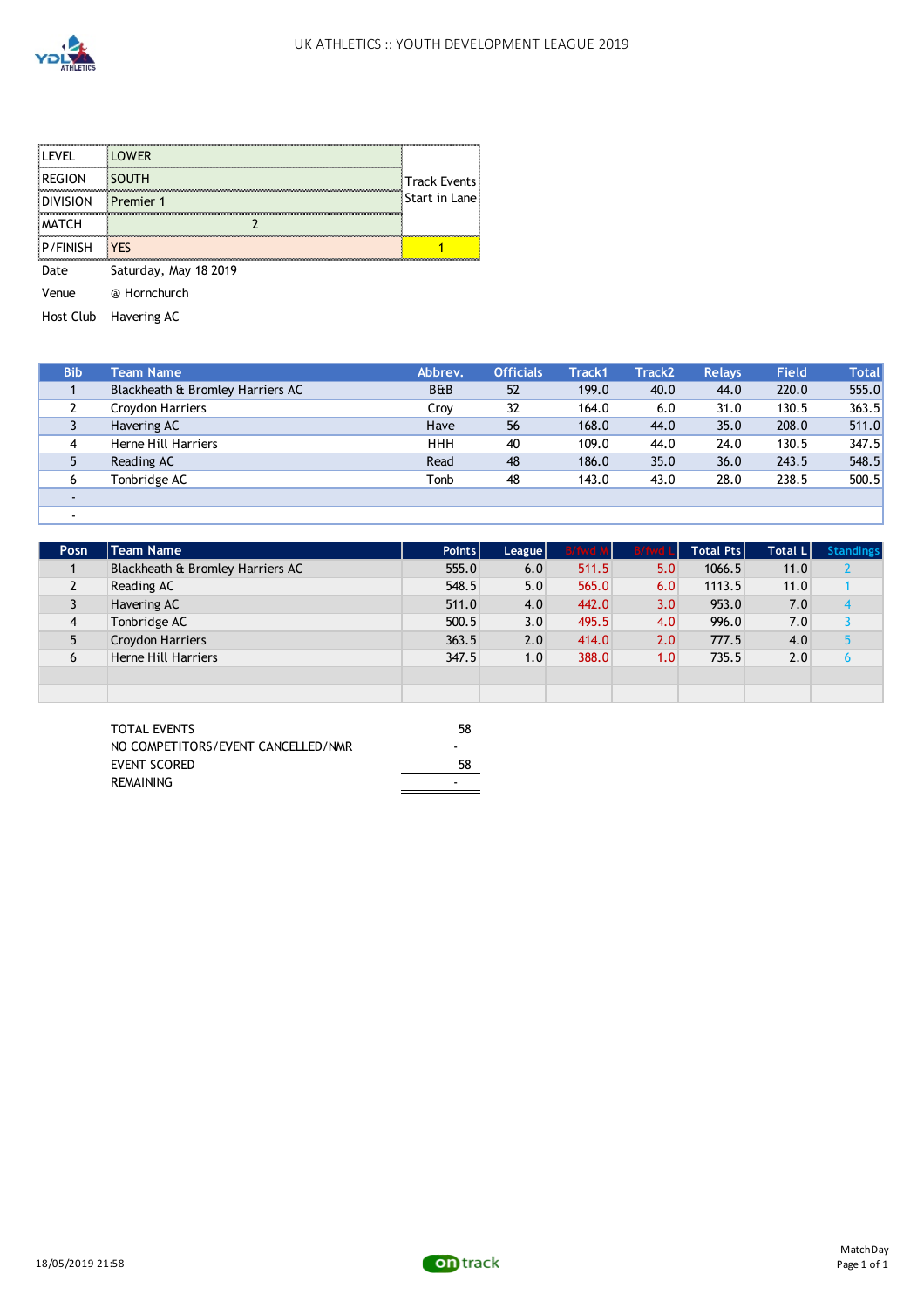

**18/05/2019**

| No.<br>Posn<br>5<br>1<br>2<br>$\overline{2}$<br>3<br>6<br>4<br>3<br>5<br>1<br>6<br>7<br>8                             | 70m Hurdles U13 Girls A<br>Athlete<br>ADEJUWON Tomi<br>JOHNSON Kacey<br><b>LACEY Elicia</b><br>POULSON Eliza<br><b>SNELL Daisy</b>                                              | $Wind =$<br>Club<br>Read<br>Croy<br>Tonb<br>Have<br><b>B&amp;B</b>    | $-1.7$<br>Perf<br>11.56<br>11.62<br>11.92<br>12.46<br>12.68          | AAA<br>1<br>1<br>2<br>3<br>4                                     | $Wind =$<br>70m Hurdles U13 Girls B<br>$-1.3$<br>Club<br>No.<br>Athlete<br>Perf<br>Posn<br>AAA<br>55<br>11.96<br><b>JONKERS Annie</b><br>$\overline{2}$<br>1<br>Read<br>2<br>33<br>3<br>JARRET Bethan<br>12.39<br>Have<br>3<br>3<br>22 DAVIDS Tochi<br>Croy<br>12.44<br>4<br><b>ANELE Adaeze</b><br>B&B<br>13.09<br>4<br>11<br>5<br><b>DIXON Evie</b><br>$\overline{\mathbf{4}}$<br>66<br>Tonb<br>13.27<br>6<br>7<br>8                                                                             |  |
|-----------------------------------------------------------------------------------------------------------------------|---------------------------------------------------------------------------------------------------------------------------------------------------------------------------------|-----------------------------------------------------------------------|----------------------------------------------------------------------|------------------------------------------------------------------|----------------------------------------------------------------------------------------------------------------------------------------------------------------------------------------------------------------------------------------------------------------------------------------------------------------------------------------------------------------------------------------------------------------------------------------------------------------------------------------------------|--|
| No.<br>Posn<br>6<br>1<br>2<br>$\mathbf{1}$<br>3<br>2<br>5<br>4<br>5<br>3<br>6<br>7<br>8                               | 75m Hurdles U13 Boys A<br>Athlete<br><b>KREUZBERG Albert</b><br>MOURTADA Rayhan<br><b>ARAMIDE Emmanuel</b><br><b>NNEKE Kahlon</b><br>ALEXANDRU Sebastian                        | $Wind =$<br>Club<br>Tonb<br>B&B<br>Croy<br>Read<br>Have               | $-0.5$<br>Perf<br>12.59<br>13.02<br>13.33<br>13.55<br>14.11          | <b>AAA</b><br>$\mathbf{1}$<br>$\overline{2}$                     | 75m Hurdles U13 Boys B<br>$Wind =$<br>$-0.1$<br>No. Athlete<br>Club<br>Perf<br>Posn<br>AAA<br>13.93<br>$\overline{3}$<br>66<br><b>SWABY Theo</b><br>$\mathbf{1}$<br>Tonb<br>$\mathbf{2}$<br>55 CROFT Thomas<br>15.54<br>Read<br>3<br><b>BYFIELD Marley</b><br>B&B<br>15.64<br>11<br>4<br>5<br>6<br>7<br>8                                                                                                                                                                                          |  |
| Posn<br>$\overline{2}$<br>1<br>2<br>5<br>3<br>3<br>4<br>6<br>5<br>$\mathbf{1}$<br>6<br>7<br>8                         | 75m Hurdles U15 Girls A<br>No. Athlete<br><b>BONSU Lia</b><br>WALSH Amelia<br><b>ROBINSON Paige</b><br><b>BAKER Georgia</b><br>ALGEO Emily                                      | $Wind =$<br>Club<br>Croy<br>Read<br>Have<br>Tonb<br>B&B               | $-0.3$<br>Perf<br>11.23<br>11.76<br>12.24<br>12.27<br>12.86          | <b>AAA</b><br>$\mathbf{1}$<br>1<br>3<br>3<br>4                   | $Wind =$<br>75m Hurdles U15 Girls B<br>$-0.2$<br>No. Athlete<br>Club<br>Perf<br>AAA<br>Posn<br>22<br>AFRIYIE AMPONSAH Chrissy<br>12.17<br>$\overline{2}$<br>$\mathbf{1}$<br>Croy<br>$\mathbf{2}$<br>3<br>33<br><b>KING Paris</b><br>12.22<br>Have<br>3<br>SMITH Abigail<br>B&B<br>13.00<br>4<br>11<br>$\overline{4}$<br>4<br>66<br>LACEY Asha<br>13.14<br>Tonb<br>5<br>55<br><b>CROCKER Jemima</b><br>14.59<br>Read<br>6<br>7<br>8                                                                 |  |
| No.<br>Posn<br>3<br>1<br>2<br>$\mathbf{1}$<br>3<br>2<br>4<br>4<br>5<br>6<br>6<br>5<br>$\overline{7}$<br>8             | 80m Hurdles U15 Boys A<br>Athlete<br><b>BLANC Jacob</b><br><b>ROBERTSON Oliver</b><br><b>THOMAS Henry</b><br><b>MYTIL Clayton</b><br><b>GOLLAN Felic</b><br><b>JONES Reuben</b> | $Wind =$<br>Club<br>Have<br>B&B<br>Croy<br><b>HHH</b><br>Tonb<br>Read | $-0.4$<br>Perf<br>11.82<br>12.67<br>12.95<br>13.14<br>14.01<br>14.22 | AAA<br>$\mathbf{1}$<br>3<br>4<br>4                               | $Wind =$<br>80m Hurdles U15 Boys B<br>$-0.4$<br>No. Athlete<br>Club<br>Perf<br>Posn<br>AAA<br>33<br>YEXLEY Oliver<br>12.71<br>4<br>$\mathbf{1}$<br>Have<br>$\mathbf{2}$<br>22 PHILLIPS Ethon<br>13.37<br>$\overline{4}$<br>Croy<br>3<br>44 FRANCIS Dwayne<br><b>HHH</b><br>13.77<br>4<br><b>HOSIER Jonathan</b><br>13.78<br>66<br>Tonb<br>5<br>RUST-D'EYE Hal<br>55<br>15.11<br>Read<br>6<br>11<br><b>ELLERTON Jonathan</b><br>B&B<br>15.47<br>7<br>8                                              |  |
| 150m U13 Girls A<br>Posn<br>5<br>1<br>$\mathbf{2}$<br>2<br>3<br>3<br>4<br>1<br>5<br>4<br>6<br>6<br>7<br>8             | No. Athlete<br>ADEJUWON Tomi<br><b>JOHNSON Kacey</b><br><b>CAMPBELL Cassie</b><br><b>ANELE Adaeze</b><br><b>EKWE Khelya</b><br><b>DIXON Evie</b>                                | $Wind =$<br>Club<br>Read<br>Croy<br>Have<br>B&B<br><b>HHH</b><br>Tonb | $-1.3$<br>Perf<br>19.79<br>20.07<br>20.37<br>20.47<br>20.99<br>21.61 | <b>AAA</b><br>$\mathbf{1}$<br>1<br>1<br>1<br>$\overline{2}$<br>4 | 150m U13 Girls B<br>$Wind =$<br>$-1.3$<br>No. Athlete<br>Club<br>Perf<br>AAA<br>Posn<br>$\overline{2}$<br>55<br>FOX Izzy<br>20.87<br>$\mathbf{1}$<br>Read<br>$\mathbf{2}$<br>$\mathbf{2}$<br>22 <sub>2</sub><br>DAVIDS Tochi<br>Croy<br>20.91<br>B&B<br>3<br>3<br><b>SNELL Daisy</b><br>21.47<br>11<br>4<br>33<br><b>FAGBADEGUN Precious</b><br>22.08<br>4<br>Have<br>5<br>66 HARRISON Esme<br>22.28<br>$\overline{4}$<br>Tonb<br><b>HHH</b><br>22.51<br>6<br>44<br><b>GORDON Kelize</b><br>7<br>8 |  |
| 200m U13 Boys A<br>Posn<br>$\mathbf{1}$<br>1<br>2<br>5<br>3<br>2<br>4<br>$\overline{4}$<br>5<br>6<br>6<br>3<br>7<br>8 | No. Athlete<br>DARE David<br>ANTHONY-DEYEMO Reuben<br>AKINTOLA Ibukun<br><b>ANDERSON Luca</b><br><b>DALY Thomas</b><br><b>BARNACLE Thomas</b>                                   | $Wind =$<br>Club<br>B&B<br>Read<br>Croy<br>HHH<br>Tonb<br>Have        | $-0.9$<br>Perf<br>25.96<br>26.02<br>26.20<br>27.45<br>27.99<br>29.40 | <b>AAA</b><br>1<br>1<br>1<br>3<br>3                              | $Wind =$<br>$-0.9$<br>200m U13 Boys B<br>No. Athlete<br>Club<br>Perf<br>Posn<br>AAA<br>11<br>B&B<br>27.36<br>$\overline{2}$<br>MOURTADA Rayhan<br>$\mathbf{1}$<br>$\overline{2}$<br><b>HHH</b><br>$\overline{\mathbf{3}}$<br>44 OPOKU Matthew<br>27.83<br>28.96<br>3<br>66 WALKER Tom<br>Tonb<br>$\overline{4}$<br><b>CROFT Thomas</b><br>29.11<br>4<br>55<br>Read<br>5<br>33<br>29.28<br><b>OGUNDARE Jude</b><br>Have<br>6<br>7<br>8                                                              |  |

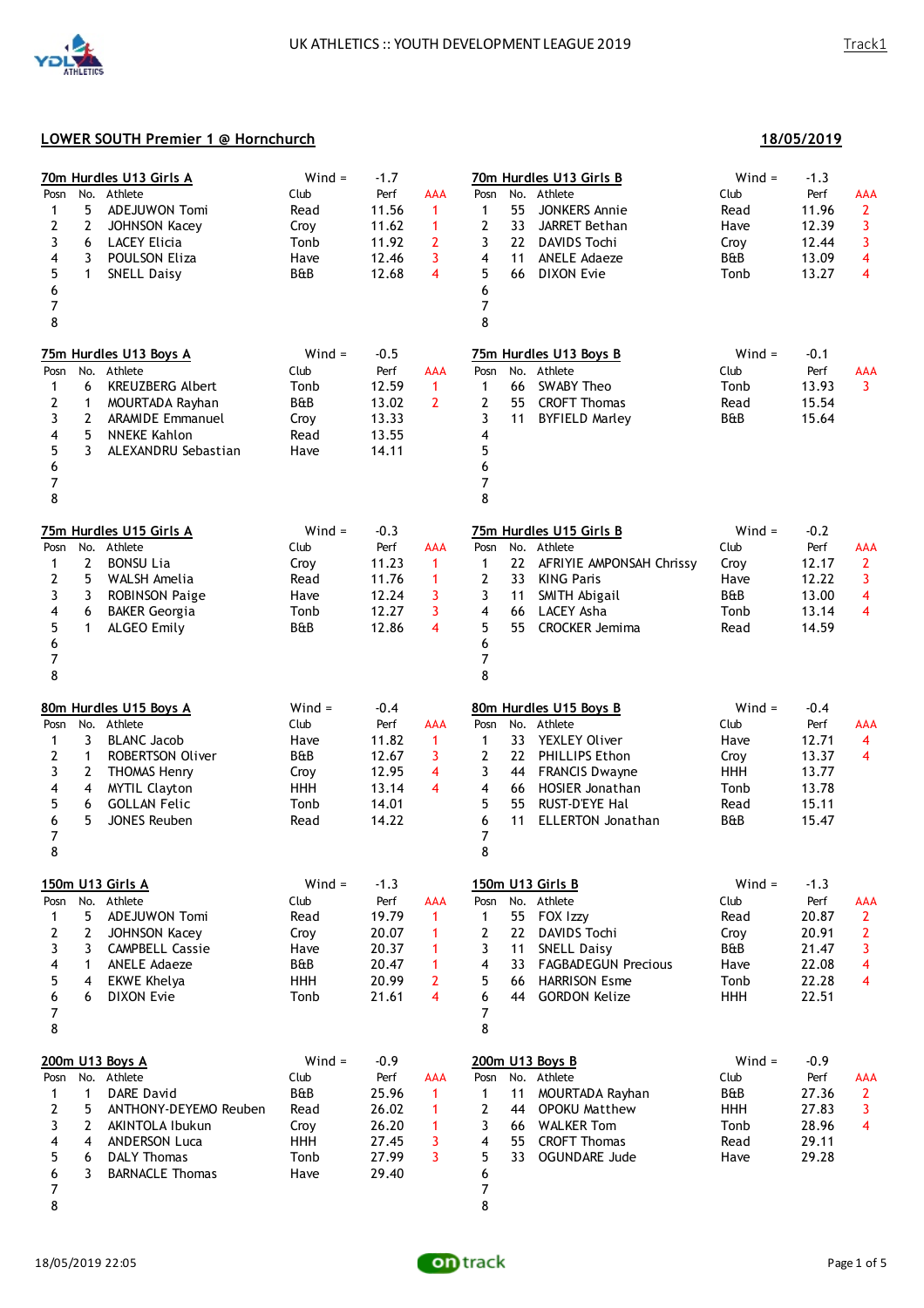| Posn<br>1<br>2<br>3<br>4<br>5<br>6<br>7<br>8              | No.<br>$\overline{2}$<br>5<br>1<br>3<br>4<br>6                                  | 200m U15 Girls A<br>Athlete<br><b>BONSU Lia</b><br>WALSH Amelia<br><b>KERR Emily</b><br><b>COLE Rhys</b><br><b>MENSAH Makarius</b><br><b>TALLON Lucy</b>                 | $Wind =$<br>Club<br>Croy<br>Read<br>B&B<br>Have<br><b>HHH</b><br>Tonb | $-1.8$<br>Perf<br>26.00<br>26.76<br>27.28<br>27.51<br>27.55<br>27.56 | <b>AAA</b><br>$\mathbf{1}$<br>3<br>4<br>4<br>4<br>4                       | $Wind =$<br>200m U15 Girls B<br>$-1.8$<br>No. Athlete<br>Club<br>Perf<br>AAA<br>Posn<br>B&B<br>26.37<br>$\overline{2}$<br>$\mathbf{1}$<br>11<br><b>AKINBILEJE Faith</b><br>$\mathbf{2}$<br>22<br>$\overline{\mathbf{4}}$<br>TOASLAND India<br>Croy<br>27.54<br>3<br>55<br><b>SLATER Kaya</b><br>27.59<br>$\overline{\mathbf{4}}$<br>Read<br>33<br>27.94<br>$\overline{4}$<br>4<br>SORRELL Olivia<br>Have<br>5<br>28.95<br>44 TAYLOR Maleeka<br><b>HHH</b><br>29.21<br>6<br>66<br>O'DWYER Abigail<br>Tonb<br>7<br>8 |
|-----------------------------------------------------------|---------------------------------------------------------------------------------|--------------------------------------------------------------------------------------------------------------------------------------------------------------------------|-----------------------------------------------------------------------|----------------------------------------------------------------------|---------------------------------------------------------------------------|--------------------------------------------------------------------------------------------------------------------------------------------------------------------------------------------------------------------------------------------------------------------------------------------------------------------------------------------------------------------------------------------------------------------------------------------------------------------------------------------------------------------|
| Posn<br>1<br>2<br>3<br>4<br>5<br>6<br>7<br>8              | 5<br>$\mathbf{1}$<br>3<br>6<br>4                                                | 200m U15 Boys A<br>No. Athlete<br><b>MZEE Hagen</b><br>ISLAM-MEDEAUX Adam<br><b>BOTHA Jack</b><br><b>GREY Louis</b><br><b>EBRIKU Mine</b>                                | $Wind =$<br>Club<br>Read<br>B&B<br>Have<br>Tonb<br><b>HHH</b>         | $-1.0$<br>Perf<br>23.46<br>23.63<br>24.75<br>26.30<br>26.54          | <b>AAA</b><br>$\mathbf{1}$<br>$\mathbf{1}$<br>3                           | 200m U15 Boys B<br>$Wind =$<br>$-1.0$<br>No. Athlete<br>Club<br>Perf<br>Posn<br>AAA<br>3<br>$\mathbf{1}$<br>33<br><b>BLACK Charlie</b><br>Have<br>24.61<br>$\mathbf{2}$<br>$\overline{4}$<br>55 ANDERSON Tyron<br>25.40<br>Read<br>25.90<br>3<br>22 PHILLIPS Ethon<br>Croy<br>4<br>11<br><b>BLAKE Kieran</b><br>B&B<br>26.37<br>5<br>27.12<br>44<br><b>BUTT Malachi</b><br><b>HHH</b><br>6<br><b>GOLLAN Felic</b><br>30.27<br>66<br>Tonb<br>$\overline{7}$<br>8                                                    |
| Posn<br>1<br>2<br>3<br>4<br>5<br>6<br>$\overline{7}$<br>8 | $\overline{2}$<br>5<br>1<br>4<br>3<br>6                                         | 75m U13 Girls A<br>No. Athlete<br>JOHNSON Kacey<br><b>THOMPSON Lexie</b><br><b>WHITTER Nina</b><br><b>EKWE Khelya</b><br><b>FAGBADEGUN Precious</b><br><b>DIXON Evie</b> | $Wind =$<br>Club<br>Croy<br>Read<br>B&B<br><b>HHH</b><br>Have<br>Tonb | 1.7<br>Perf<br>10.12<br>10.31<br>10.38<br>10.60<br>11.01<br>11.10    | <b>AAA</b><br>$\mathbf{1}$<br>$\mathbf{1}$<br>1<br>$\mathbf{2}$<br>4<br>4 | $Wind =$<br>75m U13 Girls B<br>1.4<br>No. Athlete<br>Club<br>Perf<br><b>AAA</b><br>Posn<br>1<br>22 ATTA-FYNN Inessa-Renee<br>Croy<br>10.54<br>$\overline{2}$<br>$\overline{2}$<br>55<br><b>BEARD Izzy</b><br>3<br>Read<br>10.77<br>3<br>3<br>66 LACEY Elicia<br>10.86<br>Tonb<br>$\overline{\mathbf{4}}$<br>4<br>MOREN-ROSADO Alexia<br>B&B<br>10.91<br>11<br>5<br>$\overline{\mathbf{4}}$<br>44 GORDON Kelize<br><b>HHH</b><br>11.17<br>6<br>33<br>POULSON Eliza<br>11.39<br>Have<br>7<br>8                       |
| Posn<br>1<br>2<br>3<br>4<br>5<br>6<br>$\overline{7}$<br>8 | No.<br>5<br>$\mathbf{2}$<br>1<br>4<br>6<br>3                                    | 100m U13 Boys A<br>Athlete<br>ANTHONY-DEYEMO Reuben<br>AKINTOLA Ibukun<br><b>DARE David</b><br><b>OPOKU Matthew</b><br><b>DALY Thomas</b><br>ALEXANDRU Sebastian         | $Wind =$<br>Club<br>Read<br>Croy<br>B&B<br><b>HHH</b><br>Tonb<br>Have | 1.2<br>Perf<br>12.51<br>12.69<br>12.79<br>13.40<br>13.77<br>14.07    | <b>AAA</b><br>$\mathbf{1}$<br>$\mathbf{1}$<br>$\mathbf{1}$<br>3<br>4      | $Wind =$<br>1.3<br>100m U13 Boys B<br>No. Athlete<br>Club<br>Perf<br>Posn<br>AAA<br>1<br>11<br>NWOGWUGWU Zuriel<br>B&B<br>13.12<br>$\overline{2}$<br>$\mathbf{2}$<br>$\overline{2}$<br>44 ANDERSON Luca<br><b>HHH</b><br>13.18<br>3<br>66 DIXON Zac<br>13.63<br>$\overline{\mathbf{4}}$<br>Tonb<br>4<br>22 ATTA-FYNN Jayden fiifi<br>13.69<br>4<br>Croy<br>5<br>55<br>$\overline{\mathbf{4}}$<br><b>CROFT Thomas</b><br>Read<br>13.72<br>6<br>33<br><b>GRAY Joseph</b><br>Have<br>$\overline{7}$<br>8              |
| Posn<br>1<br>2<br>3<br>4<br>5<br>6<br>7<br>8              | 1<br>2<br>5<br>3<br>6<br>4                                                      | 100m U15 Girls A<br>No. Athlete<br>KHAMBAI-ANNAN Tyra<br><b>BONSU Lia</b><br><b>SLATER Kaya</b><br><b>ROBINSON Paige</b><br><b>TALLON Lucy</b><br>MCGRATH Shania         | $Wind =$<br>Club<br>B&B<br>Croy<br>Read<br>Have<br>Tonb<br><b>HHH</b> | 1.9<br>Perf<br>12.50<br>12.84<br>13.06<br>13.12<br>13.32<br>13.70    | <b>AAA</b><br>$\mathbf{1}$<br>$\overline{2}$<br>3<br>3<br>4               | 100m U15 Girls B<br>$Wind =$<br>1.3<br>Club<br>Perf<br>No. Athlete<br>AAA<br>Posn<br>22 ADEWALE Ninsola<br>Croy<br>12.88<br>$\overline{2}$<br>1<br>3<br>$\overline{2}$<br>33<br><b>KING Paris</b><br>13.16<br>Have<br>3<br><b>KERR Sophie</b><br>B&B<br>13.25<br>$\overline{\mathbf{4}}$<br>11<br>44<br><b>TAYLOR Maleeka</b><br>13.31<br>$\overline{\mathbf{4}}$<br>4<br>HHH<br>5<br>55<br>HOLLYFIELD Akyra<br>Read<br>13.63<br>14.26<br>6<br>66<br>DALY Jessica<br>Tonb<br>$\overline{7}$<br>8                   |
| Posn<br>1<br>2<br>3<br>4<br>5<br>6<br>7                   | No.<br>5<br>6<br>$\mathbf{1}$<br>$\overline{\mathbf{4}}$<br>3<br>$\overline{2}$ | 100m U15 Boys A<br>Athlete<br><b>MZEE Hagen</b><br>NOLAN Ben<br>ISLAM-MEDEAUX Adam<br><b>BUTT Malachi</b><br><b>BOTHA Jack</b><br>RICHARDS Jesaiah                       | $Wind =$<br>Club<br>Read<br>Tonb<br>B&B<br><b>HHH</b><br>Have<br>Croy | 0.9<br>Perf<br>11.50<br>11.64<br>11.73<br>12.19<br>12.29<br>12.40    | <b>AAA</b><br>$\mathbf{1}$<br>$\mathbf{1}$<br>2<br>4<br>4<br>4            | 100m U15 Boys B<br>$Wind =$<br>0.4<br>Club<br>No. Athlete<br>Perf<br>Posn<br><b>AAA</b><br>$\mathbf{1}$<br>22<br>KALU Joshua<br>12.28<br>Croy<br>4<br>$\mathbf{2}$<br>55<br><b>ANDERSON Tyron</b><br>Read<br>12.47<br>$\overline{4}$<br>3<br><b>EBRIKU Mine</b><br><b>HHH</b><br>12.70<br>44<br>4<br><b>BLAKE Kieran</b><br>B&B<br>12.85<br>11<br>5<br>66 GREY Louis<br>Tonb<br>12.94<br>6<br>33<br>ALEXANDRU Dominic<br>13.01<br>Have<br>7                                                                        |

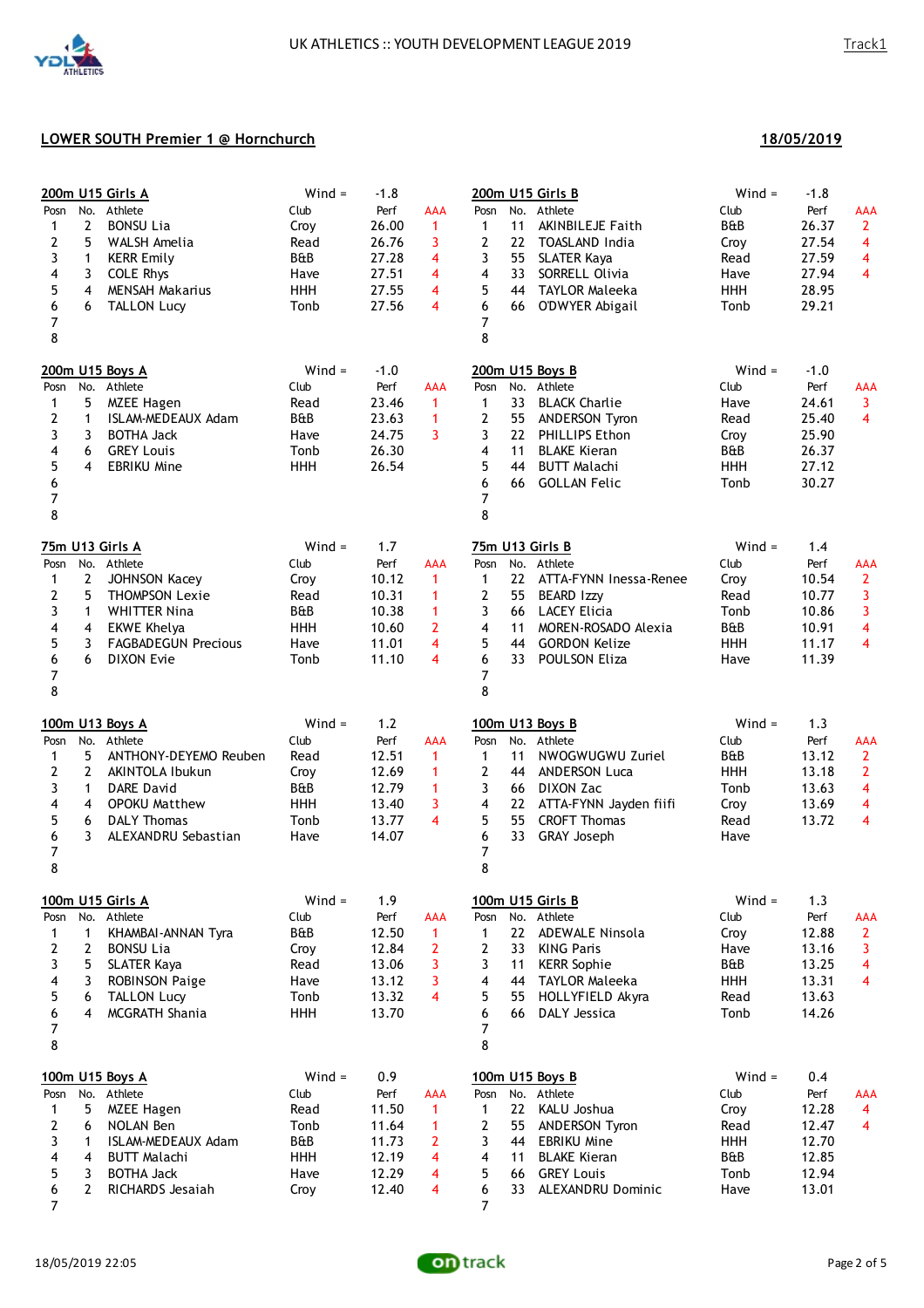

| 8                                            |                                                  |                                                                                                                                                                                                     |                                                                       |                                                            |                                                              | 8                                                                                                                                                                                                                                                                                                                                                                                                            |                                            |
|----------------------------------------------|--------------------------------------------------|-----------------------------------------------------------------------------------------------------------------------------------------------------------------------------------------------------|-----------------------------------------------------------------------|------------------------------------------------------------|--------------------------------------------------------------|--------------------------------------------------------------------------------------------------------------------------------------------------------------------------------------------------------------------------------------------------------------------------------------------------------------------------------------------------------------------------------------------------------------|--------------------------------------------|
| Posn<br>1<br>2<br>3<br>4<br>5<br>6<br>7<br>8 | 5<br>2<br>6<br>4<br>1<br>3                       | 75m NS U13 Girls A<br>No. Athlete<br>FOX Izzy<br>KENDECK Gracelyn ella<br><b>SAUNDERS Flora</b><br>DEMBY Ayta<br><b>MARSTON Madeline</b><br><b>OFORI Brianna</b>                                    | $Wind =$<br>Club<br>Read<br>Croy<br>Tonb<br><b>HHH</b><br>B&B<br>Have | Perf<br>10.45<br>10.67<br>11.12<br>11.75<br>11.76<br>13.09 | <b>AAA</b><br>$\overline{2}$<br>3<br>$\overline{\mathbf{4}}$ | $Wind =$<br>75m NS U13 Girls B<br>Club<br>No. Athlete<br>Perf<br>Posn<br>55<br>$\mathbf{1}$<br><b>BIGMORE Charlotte</b><br>10.79<br>Read<br>2<br>33 LENDON Lucy<br>10.82<br>Have<br>3<br>FIRLA Alyssa<br>11.25<br>11<br>B&B<br><b>SPURR Emma</b><br>4<br>66<br>11.86<br>Tonb<br>5<br>6<br>7<br>8                                                                                                             | AAA<br>3<br>3<br>$\overline{4}$            |
| Posn<br>1<br>2<br>3<br>4<br>5<br>6<br>7<br>8 | 6<br>4<br>$\mathbf{1}$<br>3<br>5                 | 100m NS U13 Boys A<br>No. Athlete<br>LOUSBERG Jan<br><b>CRUMLEY Finn</b><br><b>BYFIELD Marley</b><br><b>BARNACLE Thomas</b><br>SHEIKH Jacob                                                         | $Wind =$<br>Club<br>Tonb<br><b>HHH</b><br>B&B<br>Have<br>Read         | Perf<br>13.66<br>13.80<br>14.09<br>14.11<br>14.97          | <b>AAA</b>                                                   | $Wind =$<br><b>NT</b><br>100m NS U13 Boys B<br>Club<br>No.<br>Athlete<br>Perf<br>Posn<br>33<br><b>OGUNDARE Jude</b><br>14.09<br>$\mathbf{1}$<br>Have<br>2<br>55<br><b>RICKETTS Daniel</b><br>14.10<br>Read<br>3<br>66 CAMERON Kyle<br>14.77<br>Tonb<br>4<br>HANG Shing hei<br>B&B<br>15.12<br>11<br>5<br>6<br>7<br>8                                                                                         | AAA                                        |
| Posn<br>1<br>2<br>3<br>4<br>5<br>6<br>7<br>8 | $\mathbf{2}$<br>44<br>11<br>3<br>5<br>6          | 100m NS U15 Girls A<br>No. Athlete<br>AMPONSAH Christabel<br><b>FRIMPONG Jochebed</b><br><b>LEWIS Tianna</b><br>OTITOJU Dara<br><b>HARRIS Fem</b><br>LACEY Asha                                     | $Wind =$<br>Club<br>Croy<br>HHH<br>B&B<br>Have<br>Read<br>Tonb        | Perf<br>13.20<br>13.40<br>13.50<br>13.60<br>13.60<br>14.60 | <b>AAA</b><br>3                                              | $Wind =$<br>100m NS U15 Girls B<br>Club<br>Athlete<br>Perf<br>No.<br>Posn<br>B&B<br>$\mathbf{1}$<br><b>CALLADINE-SMITH Kelsey</b><br>13.66<br>$\mathbf{1}$<br>2<br>33<br><b>RICHARDS Rania</b><br>13.71<br>Have<br>3<br>22 EYRAM Glenda<br>Croy<br>13.87<br>4<br>14.08<br>55 HOGAN Zara<br>Read<br>5<br>44 FRIMPONG Jochebed<br><b>HHH</b><br>14.08<br>6<br>66<br>O'DWYER Abigail<br>14.20<br>Tonb<br>7<br>8 | <b>AAA</b>                                 |
| Posn<br>1<br>2<br>3<br>4<br>5<br>6<br>7<br>8 | $\mathbf{1}$<br>$\overline{2}$<br>3              | 100m NS U15 Boys A<br>No. Athlete<br><b>STANISLAS Tye</b><br><b>THOMAS Henry</b><br><b>MALCOLM Reece</b>                                                                                            | $Wind =$<br>Club<br>B&B<br>Croy<br>Have                               | Perf<br>12.64<br>12.74<br>13.15                            | <b>AAA</b>                                                   | 100m NS U15 Boys B<br>$Wind =$<br>No.<br>Athlete<br>Club<br>Perf<br>Posn<br>22 MOWA Samuel<br>12.81<br>1<br>Croy<br>2<br>11<br>PLATT Benjamin<br>B&B<br>12.93<br>3<br>33<br><b>DIXON Lewis</b><br>13.37<br>Have<br>4<br>66<br>Tonb<br>14.03<br>$\overline{\phantom{a}}$<br>5<br>$\boldsymbol{6}$<br>7<br>8                                                                                                   | <b>AAA</b>                                 |
| Posn<br>1<br>2<br>3<br>4<br>5<br>6<br>7<br>8 | 3<br>1<br>$\overline{2}$<br>6<br>5<br>4          | 300m U15 Girls A<br>No. Athlete<br><b>BOACHIE Olivia</b><br><b>KELLY-GORDON Cameron</b><br>BERKELEY-AGYEPONG Gabriell Croy<br><b>CURCHER Annabella</b><br><b>BARNES Katie</b><br><b>EZEH Sophia</b> | Club<br>Have<br><b>B&amp;B</b><br>Tonb<br>Read<br>HHH                 | Perf<br>41.43<br>42.12<br>43.43<br>44.19<br>46.02<br>47.77 | <b>AAA</b><br>1<br>$\mathbf{1}$<br>3<br>3                    | 300m U15 Girls B<br>Club<br>No.<br>Athlete<br>Posn<br>Perf<br>33<br>Have<br>43.87<br>$\mathbf{1}$<br><b>HIGGINBOTTOM Freya</b><br>2<br>22<br>AFRIYIE AMPONSAH Cristal<br>Croy<br>44.15<br>3<br>55 CROCKER Jemima<br>Read<br>45.29<br>B&B<br>46.00<br>4<br>PLASKOW Sylvie<br>11<br>5<br>66<br>DALY Jessica<br>46.18<br>Tonb<br>46.58<br>6<br>44 WILLIAMS Grace<br><b>HHH</b><br>7<br>8                        | AAA<br>3<br>3<br>$\overline{4}$            |
| Posn<br>1<br>2<br>3<br>4<br>5<br>6           | $\mathbf{1}$<br>3<br>$\mathbf{2}$<br>4<br>6<br>5 | 300m U15 Boys A<br>No. Athlete<br><b>SUTTON Connor</b><br><b>BLANC Jacob</b><br>NKAMUO Chukwuebuka<br><b>GOODYEAR Joel</b><br><b>COLLINS Aidan</b><br>CROFT Joseph                                  | Club<br><b>B&amp;B</b><br>Have<br>Croy<br><b>HHH</b><br>Tonb<br>Read  | Perf<br>38.02<br>38.42<br>39.58<br>40.16<br>41.68<br>43.11 | <b>AAA</b><br>$\mathbf{1}$<br>$\mathbf{1}$<br>3<br>3<br>4    | 300m U15 Boys B<br>Club<br>No. Athlete<br>Perf<br>Posn<br>33<br>MCLEAN-TATTAN Patrick<br>Have<br>38.64<br>$\mathbf{1}$<br>2<br>22 NKAMUO Chizoba<br>40.38<br>Croy<br>B&B<br>42.01<br>3<br>11 FIRLA Nathan<br>42.92<br>4<br>55 RUST-D'EYE Hal<br>Read<br>5<br>HILLSDON Seb<br>44.08<br>66<br>Tonb<br>HHH<br>6<br>44 LISTER Diego<br>47.21                                                                     | AAA<br>$\mathbf{1}$<br>3<br>$\overline{4}$ |

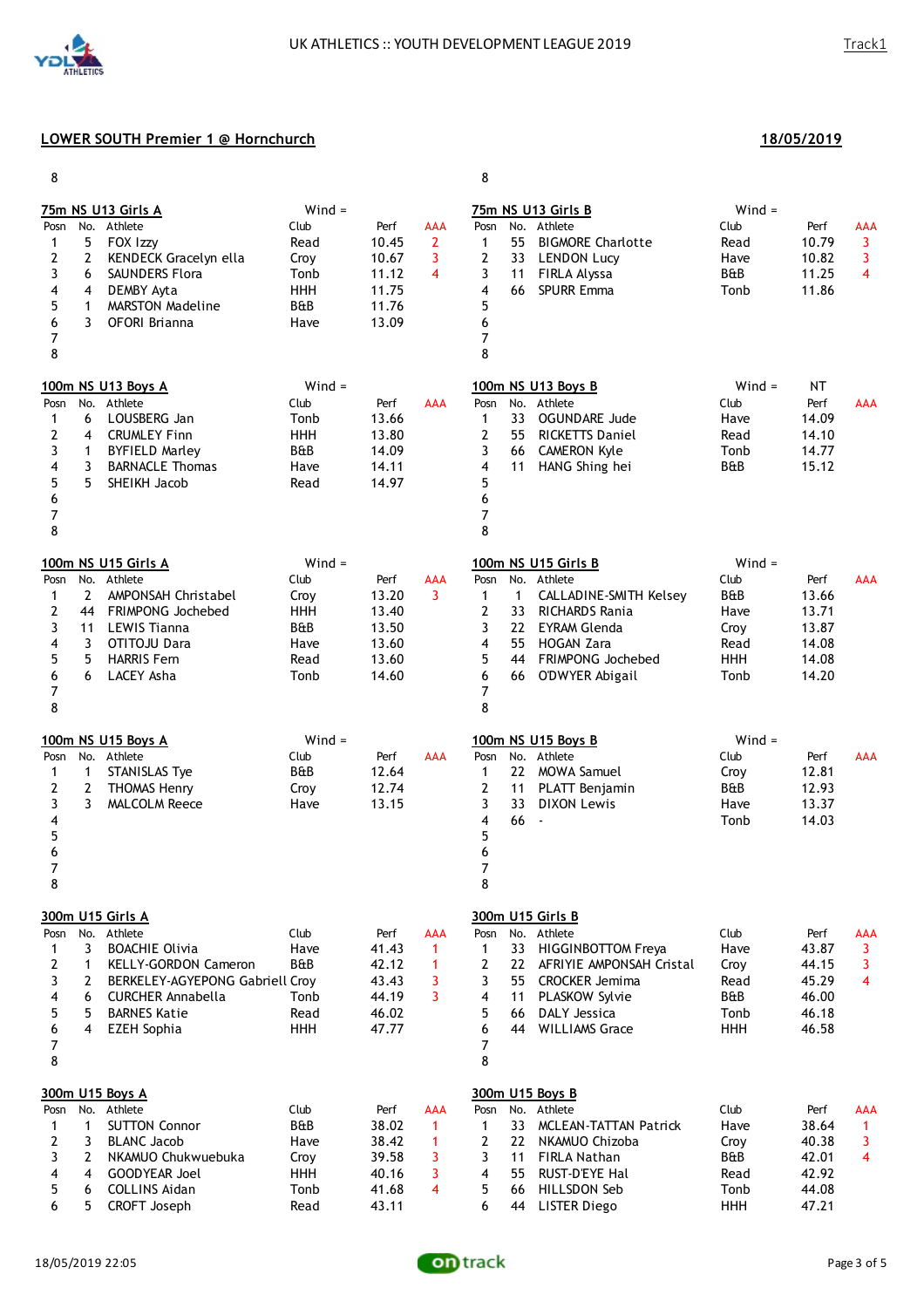| 7<br>8                                                                                                               |                                                                                                                                                                   |                                                                                |                                                                                                                                                  | 7<br>8                                                                                                                                                                                                                                 |                                                              |                                                                                                |
|----------------------------------------------------------------------------------------------------------------------|-------------------------------------------------------------------------------------------------------------------------------------------------------------------|--------------------------------------------------------------------------------|--------------------------------------------------------------------------------------------------------------------------------------------------|----------------------------------------------------------------------------------------------------------------------------------------------------------------------------------------------------------------------------------------|--------------------------------------------------------------|------------------------------------------------------------------------------------------------|
| No.<br>Posn<br>$\mathbf{1}$<br>1<br>$\overline{2}$<br>3<br>3<br>6<br>4<br>4<br>5<br>5<br>6<br>7<br>8                 | 800m U13 Girls A<br>Athlete<br>NDIKANWU Tallulah<br><b>TILLSON Ruby</b><br><b>BACHELOR Neve</b><br><b>O'HANLON Eva</b><br><b>ASHBY Charlotte</b>                  | Club<br><b>B&amp;B</b><br>Have<br>Tonb<br><b>HHH</b><br>Read                   | Perf<br><b>AAA</b><br>2.3027<br>$\overline{2}$<br>$\overline{2}$<br>2.3161<br>$\overline{2}$<br>2.3196<br>$\overline{2}$<br>2.3202<br><b>DNF</b> | 800m U13 Girls B<br>No.<br>Athlete<br>Posn<br>11<br>1<br>SALAMANCA Maria<br>2<br>GAYE Khadijah<br>55<br>3<br>JEE Lara<br>66<br>4<br><b>MARSHALL Vivi</b><br>44<br>5<br>33<br><b>WARNER Rosie</b><br>6<br>7<br>8                        | Club<br>B&B<br>Read<br>Tonb<br><b>HHH</b><br>Have            | Perf<br>AAA<br>2.3763<br>$\overline{4}$<br>2.3786<br>4<br>2.4023<br>4<br>4<br>2.4100<br>2.4176 |
| No.<br>Posn<br>6<br>1<br>$\overline{2}$<br>5<br>3<br>4<br>4<br>1<br>5<br>3<br>6<br>7<br>8                            | 800m U13 Boys A<br>Athlete<br><b>KREUZBERG Albert</b><br><b>ELSON Thomas</b><br><b>BUCHAN Oak</b><br><b>BROOKS Jasper</b><br><b>TESI Michael</b>                  | Club<br>Tonb<br>Read<br><b>HHH</b><br><b>B&amp;B</b><br>Have                   | Perf<br><b>AAA</b><br>2.1874<br>$\mathbf{1}$<br>2.2599<br>3<br>2.3271<br>4<br>2.3375<br>$\overline{\mathbf{4}}$<br>2.3515                        | 800m U13 Boys B<br>No.<br>Athlete<br>Posn<br>1<br>66<br><b>CAMERON Kyle</b><br>2<br><b>WHITELOCK Fabien</b><br>44<br>3<br><b>GODFREY George</b><br>55<br>4<br>11<br>STARVIS Jed<br>5<br>33<br>GRAY Joseph<br>6<br>7<br>8               | Club<br>Tonb<br><b>HHH</b><br>Read<br><b>B&amp;B</b><br>Have | Perf<br>AAA<br>2.2964<br>$\overline{\mathbf{4}}$<br>2.3366<br>4<br>2.3437<br>2.4063<br>2.4282  |
| No.<br>Posn<br>3<br>1<br>$\overline{2}$<br>$\mathbf{1}$<br>3<br>5<br>4<br>4<br>5<br>$\mathbf{2}$<br>6<br>6<br>7<br>8 | 800m U15 Girls A<br>Athlete<br>OKORO Stephanie<br>SIBLEY Amarisa<br><b>CROCKER Jemima</b><br><b>WILLIAMS Grace</b><br>SETHNA-MCINTOSH Jana<br>MCINTYRE Ella       | Club<br>Have<br><b>B&amp;B</b><br>Read<br>HHH<br>Croy<br>Tonb                  | Perf<br><b>AAA</b><br>2.1670<br>$\mathbf{1}$<br>2.2201<br>2<br>2.2993<br>4<br>2.4357<br>2.4584                                                   | 800m U15 Girls B<br>No. Athlete<br>Posn<br>1<br>11<br>HADLEY Imogen<br>2<br>55<br><b>BARNES Katie</b><br>3<br>33<br><b>CANTY Matilda</b><br>4<br><b>ALLISON Leah</b><br>22<br>5<br><b>MCCORMACK Mae</b><br>44<br>6<br>7<br>8           | Club<br><b>B&amp;B</b><br>Read<br>Have<br>Croy<br>HHH        | Perf<br>AAA<br>2.1811<br>$\mathbf{1}$<br>2.2654<br>4<br>4<br>2.2838<br>2.4072<br>2.5427        |
| No.<br>Posn<br>$\mathbf{1}$<br>1<br>2<br>3<br>3<br>6<br>4<br>$\mathbf{2}$<br>5<br>5<br>6<br>4<br>7<br>8              | 800m U15 Boys A<br>Athlete<br>SMITH Matthew<br><b>HOWELL Charlie</b><br><b>COUTTS Edward</b><br><b>MOWA Samuel</b><br>MARSHALL Aiden<br><b>BELL Harry</b>         | Club<br><b>B&amp;B</b><br>Have<br>Tonb<br>Croy<br>Read<br>HHH                  | Perf<br><b>AAA</b><br>2.0753<br>$\mathbf{2}$<br>$\overline{2}$<br>2.0867<br>3<br>2.1126<br>3<br>2.1386<br>3<br>2.1392<br>2.1540<br>4             | 800m U15 Boys B<br>No.<br>Athlete<br>Posn<br>1<br><b>CURRIE Angus</b><br>66<br>2<br>55<br>SNOXALL Oliver<br>3<br>LEE-PRIME Joshua<br>33<br>4<br>11<br><b>SUGDEN Thomas</b><br>5<br><b>SPAUL Alex</b><br>44<br>6<br>$\overline{7}$<br>8 | Club<br>Tonb<br>Read<br>Have<br><b>B&amp;B</b><br><b>HHH</b> | Perf<br>AAA<br>2.1408<br>4<br>4<br>2.1461<br>2.1882<br>2.2008<br>2.3239                        |
| Posn<br>1<br>$\mathbf{1}$<br>2<br>11<br>3<br>4<br>4<br>5<br>5<br>3<br>6<br>$\overline{7}$<br>8                       | 800m NS U13 Girls A<br>No. Athlete<br><b>BARLOW Megan</b><br>GOULD Aime<br><b>O'HANLON Grace</b><br>33 CHESTER Erin<br><b>BIGMORE Charlotte</b><br>WAPSHOTT Emily | Club<br><b>B&amp;B</b><br><b>B&amp;B</b><br><b>HHH</b><br>Have<br>Read<br>Have | Perf<br><b>AAA</b><br>2.3808<br>2.4175<br>2.4398<br>2.4637<br>2.4674<br>3.0489                                                                   | 800m NS U13 Girls B<br>Posn<br>No. Athlete<br>1<br>$\overline{\mathbf{c}}$<br>3<br>4<br>5<br>6<br>$\overline{7}$<br>8                                                                                                                  | Club                                                         | Perf<br>AAA                                                                                    |
| Posn<br>4<br>1<br>2<br>3<br>3<br>5<br>4<br>44<br>5<br>33                                                             | 800m NS U13 Boys A<br>No. Athlete<br><b>HAKE Frederick</b><br><b>BARNES Max</b><br>SHEIKH Jacob<br>SAIZ Jaye<br><b>HIGGINS Zack</b>                               | Club<br><b>HHH</b><br>Have<br>Read<br><b>HHH</b><br>Have                       | Perf<br><b>AAA</b><br>2.3009<br>2.3810<br>2.3994<br>2.4017<br>2.4026                                                                             | 800m NS U13 Boys B<br>No. Athlete<br>Posn<br>1<br>$\overline{\mathbf{c}}$<br>3<br>4<br>5                                                                                                                                               | Club                                                         | Perf<br>AAA                                                                                    |

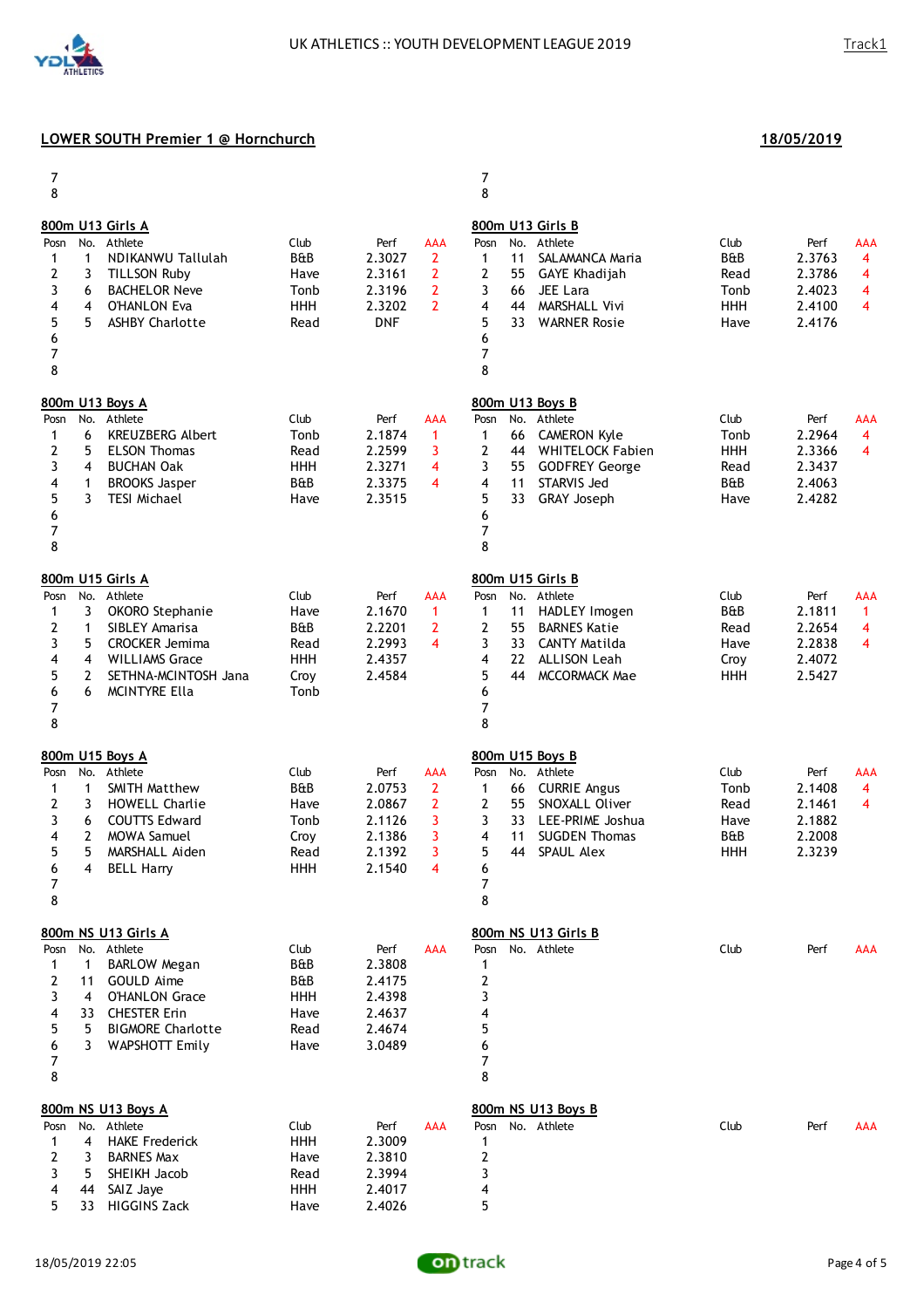

#### $6$ 7 7 8 8 **800m NS U15 Girls A 800m NS U15 Girls B** Posn No. Athlete **Posn Club** Perf AAA Posn No. Athlete **Club** Perf AAA 1 1 WAUTERS Olivia B&B 2.3013 1 2 3 BARKER Madeline Have 2.3229 2 TAPLIN Scarlett 4 33 LONG Freya Have 2.3449 4 5 55 PAINTING Talia Read 2.3680 5 11 WILLARS Amelie 7 7 8 8 **800m NS U15 Boys A 800m NS U15 Boys B** Posn No. Athlete Club Club Perf AAA Posn No. Athlete Club Perf AAA Club Perf AAA Posn No. Athlete Club Perf AAA 1 33 WOLTON Finley<br>
2 3 EDWARDS Lewis Have 2.2147 2 **EDWARDS Lewis** 3 44 COWELL-NEW Evan HHH 2.2833 3 4 4 BEBBINGTON Robin HHH 2.3086 4 5 1 MARSTON Ted B&B 2.3197 5  $6$ 7 7 8 8



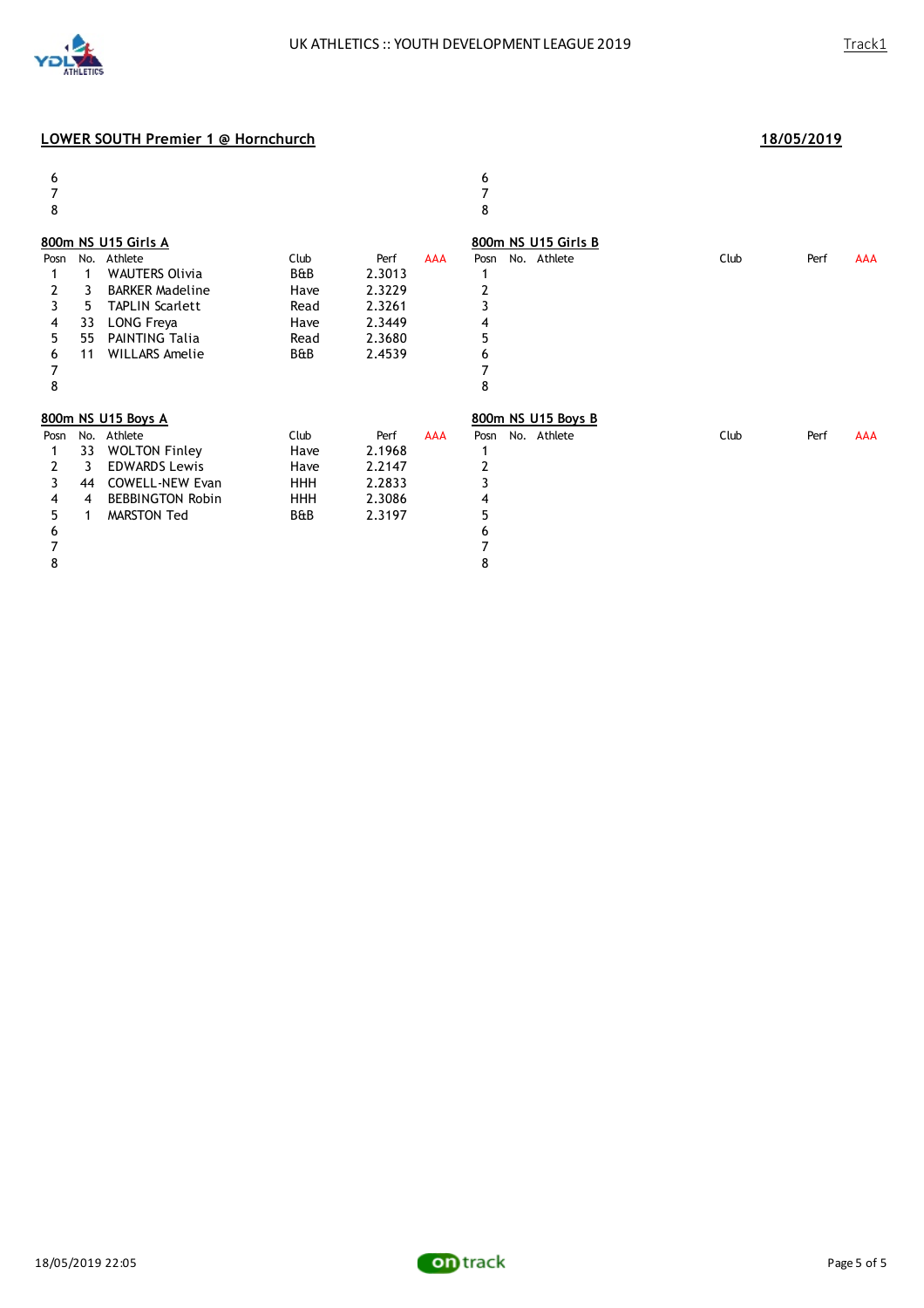

#### **18/05/2019**

|                     |                       | <u>1200m U13 Girls A</u>        |                    |          |                |                |     | 1200m U13 Girls B                           |                |                      |                |
|---------------------|-----------------------|---------------------------------|--------------------|----------|----------------|----------------|-----|---------------------------------------------|----------------|----------------------|----------------|
| Posn                | No.                   | Athlete                         | Club               | Perf     | AAA            | Posn           |     | No. Athlete                                 | Club           | Perf                 | AAA            |
| 1                   | 6                     | <b>SLACK Lily</b>               | Tonb               | 03:46.11 | $\mathbf{1}$   | $\mathbf{1}$   | 11  | <b>SLATTERY Megan</b>                       | <b>B&amp;B</b> | 04:04.74             |                |
| $\mathbf{2}$        | $\mathbf{1}$          | MOONEY-CLARKE Molly-may         | B&B                | 04:00.05 | 2              | $\mathbf{2}$   | 44  | <b>WRIGHT Lucy</b>                          | <b>HHH</b>     | 04:11.59             |                |
| 3                   | 4                     | SAHAI Sophia                    | <b>HHH</b>         | 04:01.50 | 3              | 3              | 33  | <b>EVANS Hannah</b>                         | Have           | 04:17.58             |                |
| 4                   | 3                     | <b>EVANS Charlotte</b>          | Have               | 04:12.14 | 3              | 4              | 66  | <b>HALL Hettie</b>                          | Tonb           | 04:21.15             | 1              |
| 5                   | 5                     | RYAN Elizabeth                  | Read               | 04:14.30 | 4              | 5              | 55  | <b>BARNES Molly</b>                         | Read           | 04:27.96             | 1              |
| 6                   |                       |                                 |                    |          |                | 6              |     |                                             |                |                      |                |
| 7                   |                       |                                 |                    |          |                | $\overline{7}$ |     |                                             |                |                      |                |
| 8                   |                       |                                 |                    |          |                | 8              |     |                                             |                |                      |                |
|                     |                       | 1500m U13 Boys A                |                    |          |                |                |     | 1500m U13 Boys B                            |                |                      |                |
| Posn                |                       | No. Athlete                     | Club               | Perf     | AAA            | Posn           |     | No. Athlete                                 | Club           | Perf                 | AAA            |
| 1                   | 4                     | LEE-BAUM Joshua                 | <b>HHH</b>         | 04:53.22 | 2              | 1              | 44  | SRISKANDARAJAH Keeran                       | HHH            | 04:53.76             | 2              |
| $\overline{2}$      | 3                     | TAYLOR-BUSH Oliver              | Have               | 04:54.89 | 2              | 2              | 33  | CARROLL Ryan                                | Have           | 05:09.06             | 4              |
| 3                   | 5                     | LINDSEY-HALLS Samuel            | Read               | 04:59.01 | 3              | 3              | 66  | <b>HOBBS Tom</b>                            | Tonb           | 05:10.07             | 4              |
| 4                   | 1                     | <b>HEALY Joshua</b>             | <b>B&amp;B</b>     | 05:04.03 | 4              | 4              | 55  | SMITH Josh                                  | Read           | 05:10.31             | $\overline{4}$ |
| 5                   | 6                     | <b>FRASER Harrison</b>          | Tonb               | 05:07.99 | 4              | 5              |     |                                             |                |                      |                |
| 6                   |                       |                                 |                    |          |                | 6              |     |                                             |                |                      |                |
| $\boldsymbol{7}$    |                       |                                 |                    |          |                | 7              |     |                                             |                |                      |                |
| 8                   |                       |                                 |                    |          |                | 8              |     |                                             |                |                      |                |
|                     |                       | 1500m U15 Girls A               |                    |          |                |                |     | 1500m U15 Girls B                           |                |                      |                |
| Posn                |                       | No. Athlete                     | Club               | Perf     | AAA            | Posn           |     | No. Athlete                                 | Club           | Perf                 | AAA            |
| 1                   | $\mathbf{1}$          | <b>CLARK Hannah</b>             | <b>B&amp;B</b>     | 04:48.54 | $\mathbf{1}$   | $\mathbf{1}$   | 55  | NEWMAN Ella                                 | Read           | 04:57.97             | 3              |
| $\mathbf{2}$        | 5                     | <b>BOTHA Ella</b>               | Read               | 04:52.53 | 2              | $\overline{2}$ | 33  | <b>RAND Chloe</b>                           | Have           | 05:02.10             | 3              |
| 3                   | 6                     | <b>BREED Olivia</b>             | Tonb               | 04:52.56 | 2              | 3              | 66  | <b>SLACK Sophie</b>                         | Tonb           | 05:08.16             | 4              |
| 4                   | 4                     | <b>BOWEN Phoebe</b>             | <b>HHH</b>         | 04:52.71 | $\overline{2}$ | 4              | 11  | <b>MIDDLETON Amelia</b>                     | <b>B&amp;B</b> | 05:15.52             | $\overline{4}$ |
| 5                   | 3                     | <b>HIGGINS Ruby</b>             | Have               | 04:54.86 | $\overline{2}$ | 5              | 44  | NICHOLSON Johanna                           | <b>HHH</b>     | 05:34.19             |                |
| 6                   | $\overline{2}$        | <b>PERKS Holly</b>              | Croy               | 05:18.40 |                | 6              |     |                                             |                |                      |                |
| $\overline{7}$      |                       |                                 |                    |          |                | $\overline{7}$ |     |                                             |                |                      |                |
| 8                   |                       |                                 |                    |          |                | 8              |     |                                             |                |                      |                |
|                     |                       |                                 |                    |          |                |                |     |                                             |                |                      |                |
|                     |                       |                                 |                    |          |                |                |     |                                             |                |                      |                |
| Posn                |                       | 1500m U15 Boys A<br>No. Athlete | Club               | Perf     | AAA            | Posn           | No. | 1500m U15 Boys B<br>Athlete                 | Club           | Perf                 | AAA            |
| 1                   | 3                     | <b>BLACKLOCK Matthew</b>        | Have               | 04:24.01 | 2              | 1              | 66  |                                             | Tonb           |                      | 3              |
| 2                   | 4                     | <b>KANDE Harvey</b>             |                    | 04:28.38 | $\overline{2}$ | $\overline{2}$ | 33  | <b>HOPKINS George</b><br><b>FISHER Owen</b> | Have           | 04:33.47<br>04:50.03 |                |
| 3                   | 6                     | PRENDERGAST Joshua              | <b>HHH</b><br>Tonb | 04:30.23 | 3              | 3              | 11  | <b>STARVIS Arthur</b>                       | B&B            | 04:50.73             |                |
| 4                   | $\mathbf{1}$          | <b>SHAW George</b>              | <b>B&amp;B</b>     | 04:38.06 | 4              | 4              | 44  | AISA MILLER David                           | <b>HHH</b>     | 04:57.33             |                |
|                     | 5                     | <b>LEWIS Edward</b>             | Read               | 04:48.10 |                | 5              | 55  | <b>HALDANE Nick</b>                         | Read           |                      |                |
| 5                   | $\mathbf{2}^{\prime}$ | AIKMAN Douglas                  | Croy               | 04:55.37 |                | 6              |     |                                             |                | 05:10.60             |                |
| 6<br>$\overline{7}$ |                       |                                 |                    |          |                | 7              |     |                                             |                |                      |                |

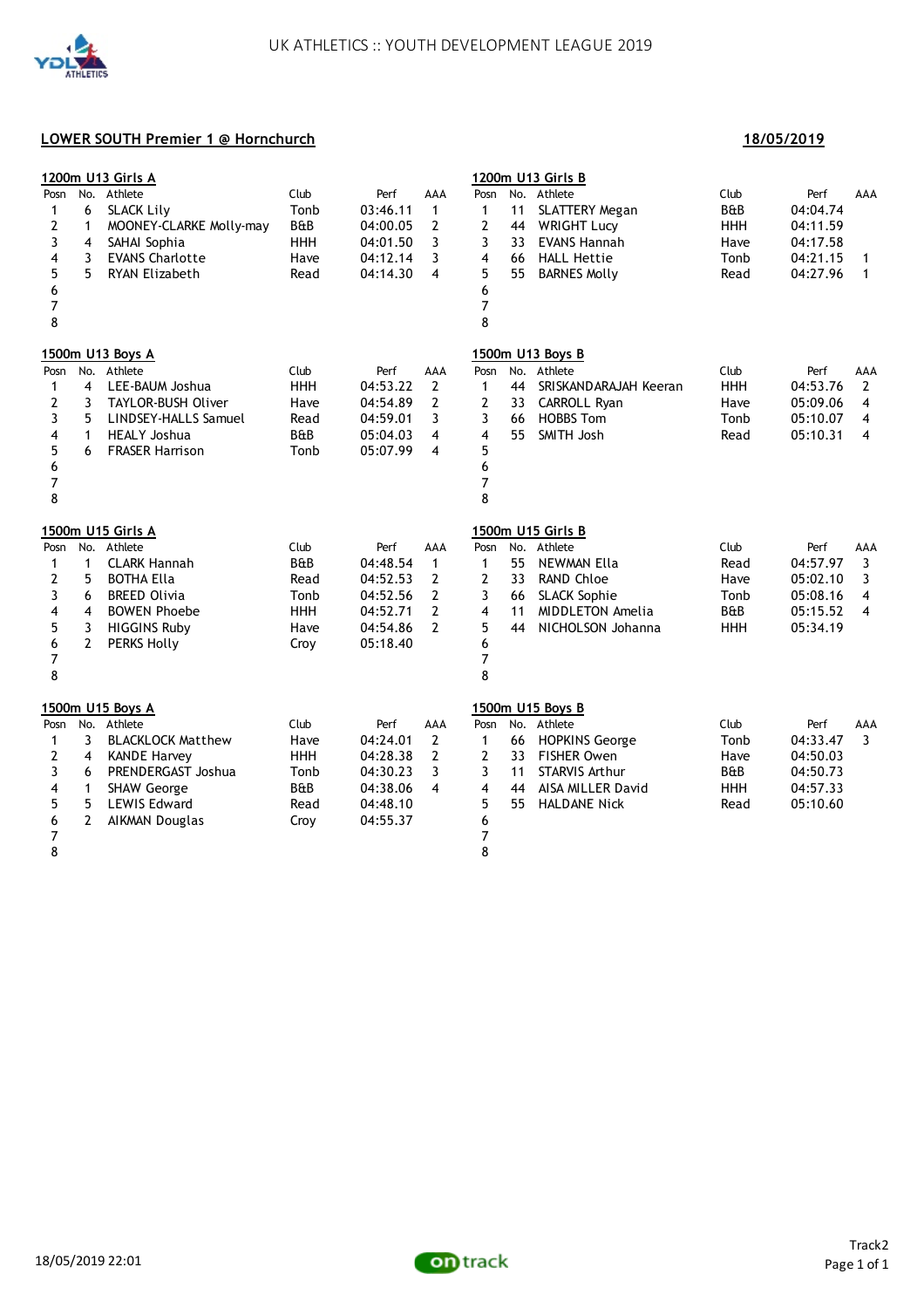

|                |                         | Hammer U15 Boys A            |                |       |                          |                |                | Hammer U15 Boys B          |                |       |                |
|----------------|-------------------------|------------------------------|----------------|-------|--------------------------|----------------|----------------|----------------------------|----------------|-------|----------------|
| Posn           | <b>B</b> ib             | Athlete                      | Club           | Perf  | <b>AAA</b>               | Posn           |                | Bib Athlete                | Club           | Perf  | AAA            |
| 1              | 5                       | <b>HANHAM Finley</b>         | Read           | 33.98 | 3                        | 1              | 33             | <b>BLACK Charlie</b>       | Have           | 28.41 | $\overline{4}$ |
| 2              | 66                      | <b>MCNICHOL Dante</b>        | Tonb           | 31.79 | $\overline{4}$           | 2              | 6              | HILLSDON Seb               | Tonb           | 24.44 |                |
| 3              | 1                       | <b>DUNCAN Brydon</b>         | B&B            | 30.85 | 4                        | 3              | 11             | <b>SHAW George</b>         | B&B            | 11.85 |                |
| 4              | 3                       | TAIWO Jonathan               | Have           | 29.64 | $\overline{\bf 4}$       | 4              | 44             | <b>GOODYEAR Joel</b>       | <b>HHH</b>     | 11.42 |                |
| 5              | 4                       | SESAY Alie                   | HHH            | 27.35 | $\overline{\mathcal{A}}$ | 5              | 55             |                            | Read           | 10.89 |                |
| 6              | $\overline{2}$          | KALU Joshua                  | Croy           | 6.09  |                          | 6              |                |                            |                |       |                |
| $\overline{7}$ |                         |                              |                |       |                          | 7              |                |                            |                |       |                |
| 8              |                         |                              |                |       |                          | 8              |                |                            |                |       |                |
|                |                         | Hammer U15 Girls A           |                |       |                          |                |                | Hammer U15 Girls B         |                |       |                |
| Posn           |                         | Bib Athlete                  | Club           | Perf  | <b>AAA</b>               | Posn           |                | Bib Athlete                | Club           | Perf  | AAA            |
| 1              | 5                       | <b>DHIR Samaia</b>           | Read           | 40.77 | 2                        | 1              | 55             | <b>GREENIDGE-KNELL Mia</b> | Read           | 29.94 | $\overline{4}$ |
| 2              | 2                       | <b>BROADHEAD Pheobe</b>      | Croy           | 37.18 | 3                        | 2              | 11             | <b>WILLARS Amelie</b>      | <b>B&amp;B</b> | 18.71 |                |
| 3              | $\mathbf{1}$            | <b>ELLIOTT Sofia</b>         | B&B            | 30.05 | $\overline{4}$           | 3              | 33             | <b>YEXLEY Hannah</b>       | Have           | 17.80 |                |
| 4              | 6                       | <b>THOMAS Eleanor</b>        | Tonb           | 26.52 | $\overline{\mathcal{A}}$ | 4              |                | 66 MCARDLE HODGE Ottilie   | Tonb           | 17.30 |                |
| 5              | 3                       | <b>ATTEWELL Claudia</b>      | Have           | 22.51 |                          | 5              | 22             | <b>MILLER Shereece</b>     | Croy           | 15.59 |                |
| 6              | 4                       | NICHOLSON Johanna            | <b>HHH</b>     | 12.08 |                          | 6              | 44             | <b>EZEH Sophia</b>         | <b>HHH</b>     | 6.49  |                |
| 7              |                         |                              |                |       |                          | 7              |                |                            |                |       |                |
| 8              |                         |                              |                |       |                          | 8              |                |                            |                |       |                |
|                |                         | Shot U13 Girls A             |                |       |                          |                |                | Shot U13 Girls B           |                |       |                |
| Posn           |                         | Bib Athlete                  | Club           | Perf  | <b>AAA</b>               | Posn           |                | Bib Athlete                | Club           | Perf  | <b>AAA</b>     |
| $\mathbf{1}$   | 3                       | EZEONWUKA Zikora             | Have           | 7.65  | 3                        | $\mathbf{1}$   | 55             | <b>COOPER Millie</b>       | Read           | 6.32  |                |
| 2              | 5                       | <b>JONKERS Annie</b>         | Read           | 7.38  | 3                        | 2              | 33             | OFORI Brianna              | Have           | 5.57  |                |
| 3              | 6                       | <b>LACEY Elicia</b>          | Tonb           | 6.61  | $\boldsymbol{4}$         | 3              | 66             | SAUNDERS Flora             | Tonb           | 5.40  |                |
| 4              | $\overline{2}$          | <b>WHITE Breanna</b>         | Croy           | 6.02  |                          | 4              | 11             | SIMPSON Erin               | <b>B&amp;B</b> | 5.04  |                |
| 5              | 1                       | <b>MARSTON Madeline</b>      | <b>B&amp;B</b> | 5.78  |                          | 5              |                |                            |                |       |                |
| 6              | $\overline{\mathbf{4}}$ | DEMBY Ayta                   | <b>HHH</b>     | 5.62  |                          | 6              |                |                            |                |       |                |
| 7              |                         |                              |                |       |                          | 7              |                |                            |                |       |                |
| 8              |                         |                              |                |       |                          | 8              |                |                            |                |       |                |
|                |                         | Discus U15 Boys A            |                |       |                          |                |                | Discus U15 Boys B          |                |       |                |
| Posn           | <b>B</b> ib             | Athlete                      | Club           | Perf  | <b>AAA</b>               | Posn           |                | Bib Athlete                | Club           | Perf  | AAA            |
| 1              | 6                       | <b>NOLAN Ben</b>             | Tonb           | 39.92 | $\mathbf{1}$             | 1              | 33             | YEXLEY Oliver              | Have           | 30.37 | $\overline{3}$ |
| 2              | 3                       | <b>MCLEAN-TATTAN Patrick</b> | Have           | 37.82 | $\mathbf{1}$             | $\overline{2}$ | 66             | <b>MCNICHOL Dante</b>      | Tonb           | 28.38 | $\overline{4}$ |
| 3              | 1                       | <b>DUNCAN Brydon</b>         | B&B            | 30.12 | 3                        | 3              | 5              | <b>HANHAM Finley</b>       | Read           | 22.55 |                |
| 4              | 55                      | <b>BALL Samuel</b>           | Read           | 25.71 | $\overline{\mathcal{A}}$ | 4              | 11             | <b>BUDDLE-SMITH Joshua</b> | <b>B&amp;B</b> | 17.06 |                |
| 5              | 4                       | <b>SESAY Alie</b>            | <b>HHH</b>     | 19.22 |                          | 5              | $\overline{2}$ | RICHARDS Jesaiah           | Croy           | 16.73 |                |
| 6              | 22                      | AIKMAN Douglas               | Croy           | 17.95 |                          | 6              |                |                            |                |       |                |
| $\overline{7}$ |                         |                              |                |       |                          | 7              |                |                            |                |       |                |
| 8              |                         |                              |                |       |                          | 8              |                |                            |                |       |                |

**18/05/2019**

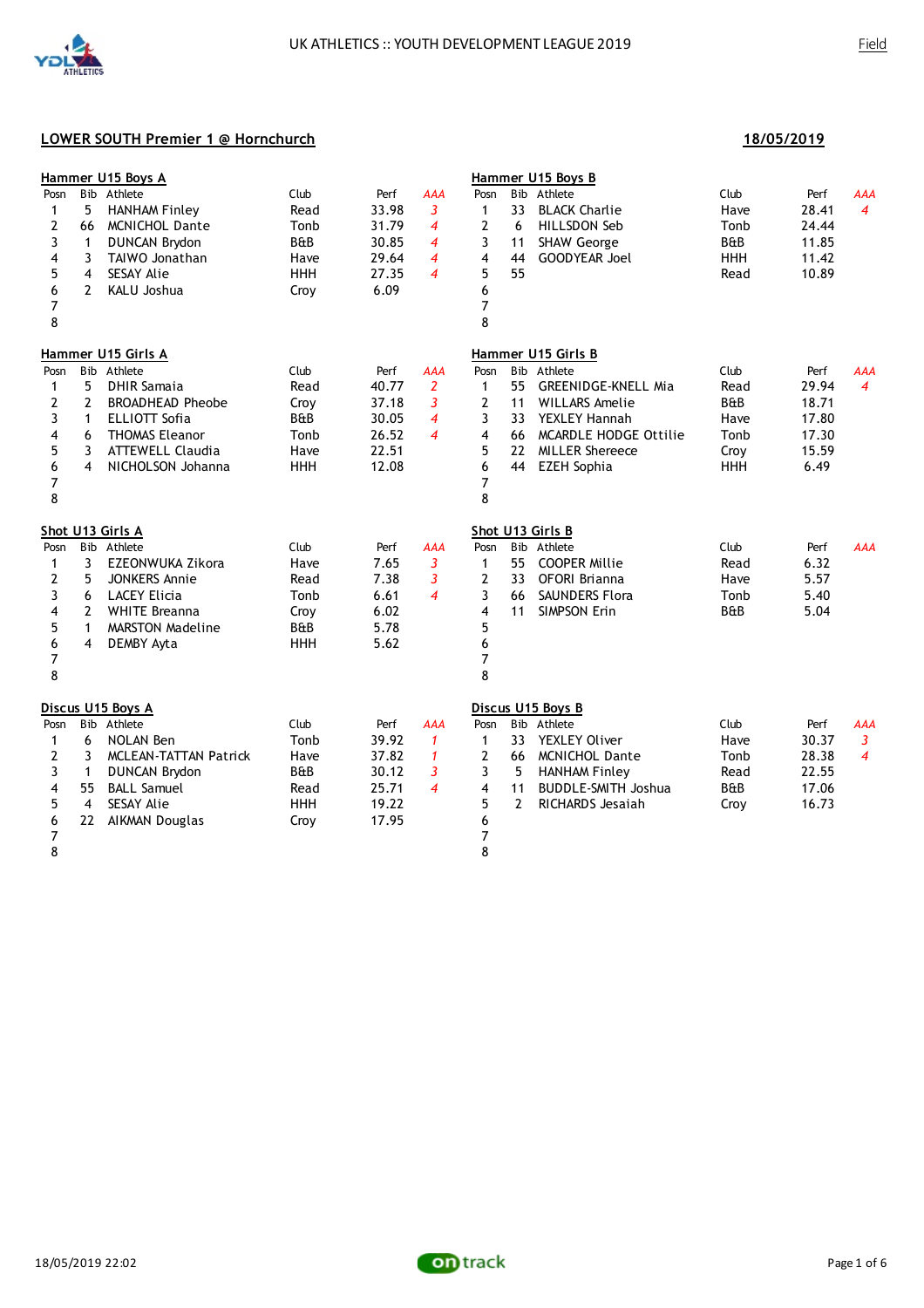|                                                                      |                                                     | Discus U15 Girls A                                                                                                                                      |                                                                      |                                                            |                                                                                    |                                                                        |                                            | Discus U15 Girls B                                                                                                                                                  |                                                                      |                                                           |                                         |
|----------------------------------------------------------------------|-----------------------------------------------------|---------------------------------------------------------------------------------------------------------------------------------------------------------|----------------------------------------------------------------------|------------------------------------------------------------|------------------------------------------------------------------------------------|------------------------------------------------------------------------|--------------------------------------------|---------------------------------------------------------------------------------------------------------------------------------------------------------------------|----------------------------------------------------------------------|-----------------------------------------------------------|-----------------------------------------|
| Posn<br>$\mathbf{1}$<br>2<br>3<br>4<br>5<br>6<br>$\overline{7}$<br>8 | 5<br>3<br>11<br>6<br>$\overline{2}$<br>4            | Bib Athlete<br><b>DHIR Samaja</b><br>YEXLEY Hannah<br><b>ELLIOTT Sofia</b><br><b>THOMAS Eleanor</b><br><b>HOWARD Sasha</b><br>NICHOLSON Johanna         | Club<br>Read<br>Have<br>B&B<br>Tonb<br>Croy<br><b>HHH</b>            | Perf<br>31.42<br>27.67<br>24.02<br>17.68<br>15.77<br>11.01 | <b>AAA</b>                                                                         | Posn<br>1<br>$\overline{2}$<br>3<br>4<br>5<br>6<br>$\overline{7}$<br>8 | 33<br>$\mathbf{1}$<br>55<br>22<br>66<br>44 | Bib Athlete<br><b>ENNIS Katie</b><br>O'DOHERTY-VERU Natalia<br><b>GREENIDGE-KNELL Mia</b><br><b>BROADHEAD Pheobe</b><br>MCARDLE HODGE Ottilie<br><b>EZEH Sophia</b> | Club<br>Have<br><b>B&amp;B</b><br>Read<br>Croy<br>Tonb<br><b>HHH</b> | Perf<br>24.05<br>19.51<br>17.54<br>15.54<br>15.37<br>9.85 | AAA                                     |
|                                                                      |                                                     | Shot U15 Boys A                                                                                                                                         |                                                                      |                                                            |                                                                                    |                                                                        |                                            | Shot U15 Boys B                                                                                                                                                     |                                                                      |                                                           |                                         |
| Posn<br>1<br>2<br>3<br>4<br>5<br>6<br>7<br>8                         | 4<br>66<br>$\mathbf{1}$<br>5<br>3<br>$\overline{2}$ | Bib Athlete<br>SESAY Alie<br>HILLSDON Seb<br><b>DUNCAN Brydon</b><br><b>BALL Samuel</b><br><b>MCLEAN-TATTAN Patrick</b><br>PHILLIPS Ethon               | Club<br><b>HHH</b><br>Tonb<br>B&B<br>Read<br>Have<br>Croy            | Perf<br>12.70<br>11.73<br>11.58<br>11.55<br>10.96<br>9.43  | <b>AAA</b><br>$\mathbf{1}$<br>3<br>3<br>$\overline{3}$<br>$\overline{\mathcal{A}}$ | Posn<br>1<br>2<br>3<br>4<br>5<br>6<br>7<br>8                           | 6<br>33<br>11<br>44<br>22                  | Bib Athlete<br><b>NOLAN Ben</b><br>TAIWO Jonathan<br><b>BLAKE Kieran</b><br>55 HANHAM Finley<br><b>CLARKE Dante</b><br>RICHARDS Jesaiah                             | Club<br>Tonb<br>Have<br>B&B<br>Read<br><b>HHH</b><br>Croy            | Perf<br>11.30<br>10.90<br>9.01<br>8.16<br>7.32<br>7.16    | AAA<br>3<br>$\overline{4}$              |
|                                                                      |                                                     | Javelin U15 Boys A                                                                                                                                      |                                                                      |                                                            |                                                                                    |                                                                        |                                            | Javelin U15 Boys B                                                                                                                                                  |                                                                      |                                                           |                                         |
| Posn<br>$\mathbf{1}$<br>2<br>3<br>4<br>5<br>6<br>$\overline{7}$<br>8 | $\mathbf{1}$<br>3<br>66<br>5<br>4<br>$\overline{2}$ | Bib Athlete<br>PLATT Benjamin<br>YEXLEY Oliver<br>MCARDLE HODGE Felix<br><b>RUST-D'EYE Hal</b><br><b>KRAMMER Dominik</b><br>AIKMAN Douglas              | Club<br><b>B&amp;B</b><br>Have<br>Tonb<br>Read<br><b>HHH</b><br>Croy | Perf<br>42.13<br>38.46<br>34.02<br>29.42<br>25.89<br>18.72 | <b>AAA</b><br>$\overline{2}$<br>3<br>$\boldsymbol{4}$                              | Posn<br>$\mathbf{1}$<br>2<br>3<br>4<br>5<br>6<br>7<br>8                | 6<br>11<br>55<br>33                        | Bib Athlete<br><b>WINTER Indiana</b><br><b>BUDDLE-SMITH Joshua</b><br><b>TIVEY Adam</b><br><b>PAGE Matthew</b>                                                      | Club<br>Tonb<br>B&B<br>Read<br>Have                                  | Perf<br>31.64<br>25.68<br>24.39<br>4.47                   | <b>AAA</b>                              |
|                                                                      |                                                     | Javelin U15 Girls A                                                                                                                                     |                                                                      |                                                            |                                                                                    |                                                                        |                                            | Javelin U15 Girls B                                                                                                                                                 |                                                                      |                                                           |                                         |
| Posn<br>1<br>2<br>3<br>4<br>5<br>6<br>7<br>8                         | 6<br>$\mathbf{1}$<br>$\overline{2}$<br>5<br>3<br>4  | Bib Athlete<br><b>WHITE Lucinda</b><br><b>RENNIE Rianna</b><br><b>HOWARD Sasha</b><br><b>BORN Chantal</b><br><b>REILLY Faith</b><br><b>IJINIGBA Zoe</b> | Club<br>Tonb<br>B&B<br>Croy<br>Read<br>Have<br><b>HHH</b>            | Perf<br>36.95<br>30.86<br>28.59<br>27.44<br>23.31<br>11.21 | AAA<br>$\mathbf{1}$<br>2<br>3<br>3<br>$\overline{\mathcal{A}}$                     | Posn<br>1<br>$\mathbf{2}$<br>3<br>4<br>5<br>6<br>7<br>8                | 55<br>22<br>33<br>66<br>11<br>44           | Bib Athlete<br>ECKERSALL Tilly<br>MORGAN-JONES Miah<br><b>ENNIS Katie</b><br>LEAN Saskia<br>ALGEO Emily<br><b>MCCORMACK Mae</b>                                     | Club<br>Read<br>Croy<br>Have<br>Tonb<br>B&B<br><b>HHH</b>            | Perf<br>26.28<br>23.17<br>18.91<br>16.89<br>12.42<br>7.78 | AAA<br>$\overline{4}$<br>$\overline{4}$ |

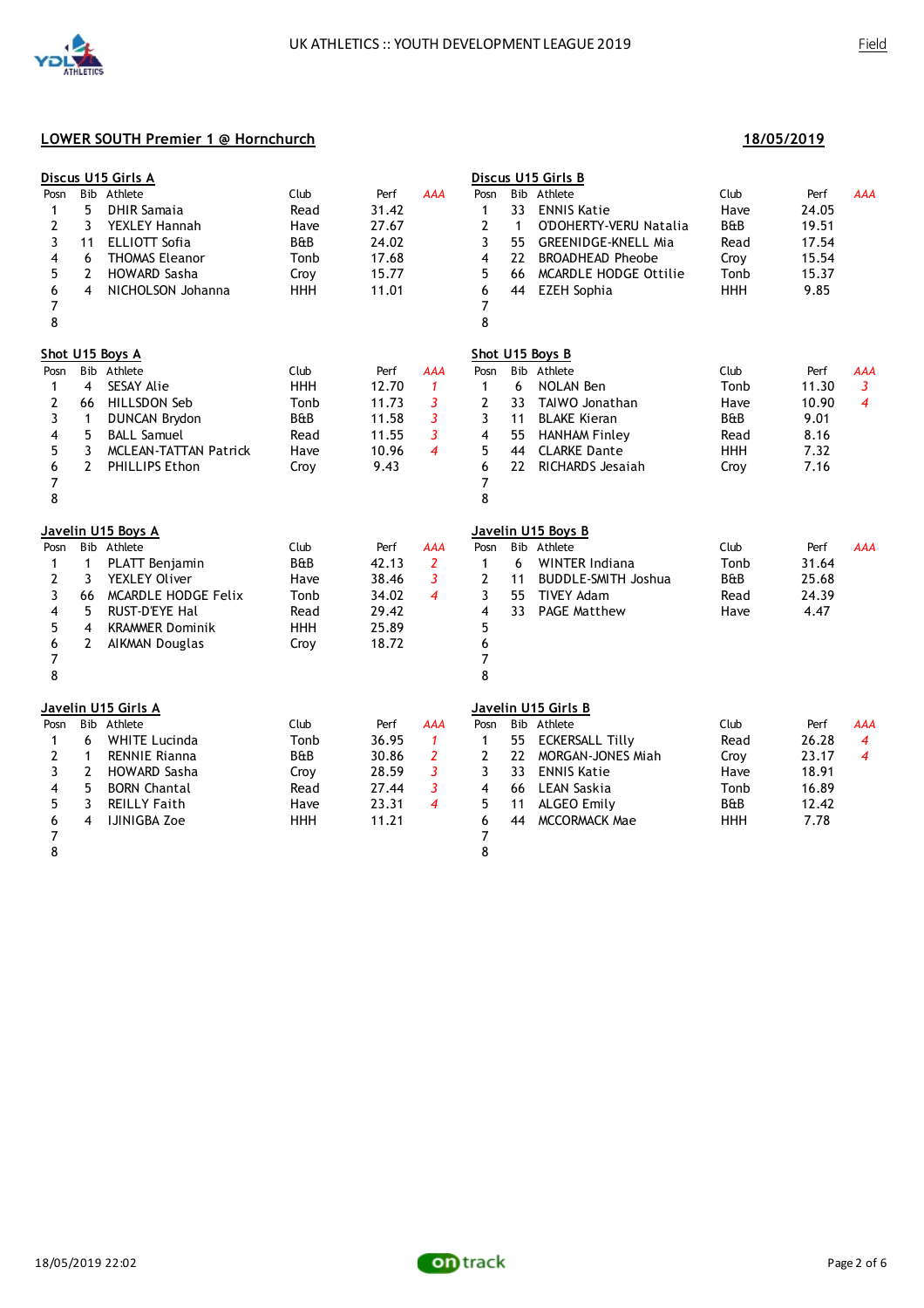|                     |                | Shot U13 Boys A                   |                        |               |                                |                |                | Shot U13 Boys B                              |                |       |              |
|---------------------|----------------|-----------------------------------|------------------------|---------------|--------------------------------|----------------|----------------|----------------------------------------------|----------------|-------|--------------|
| Posn                | 4              | Bib Athlete<br>ABEBRESE Alexander | Club<br><b>HHH</b>     | Perf<br>10.69 | <b>AAA</b>                     | Posn           |                | Bib Athlete                                  | Club<br>Tonb   | Perf  | <b>AAA</b>   |
| 1                   | 5              |                                   |                        |               | $\mathbf{1}$<br>$\overline{2}$ | 1              | 66             | LOUSBERG Jan                                 | <b>B&amp;B</b> | 6.39  |              |
| 2                   |                | ANTHONY-DEYEMO Reuben             | Read                   | 9.20          |                                | 2              | 11             | <b>KITTERIDGE Finn</b>                       |                | 6.35  |              |
| 3                   | 3              | HARRIOTT Noah                     | Have<br><b>B&amp;B</b> | 7.96          | 3<br>$\boldsymbol{4}$          | 3<br>4         | 55             | TAYLOR-CLAGUE Zachary<br><b>TESI Michael</b> | Read           | 5.89  |              |
| 4                   | $\mathbf{1}$   | <b>KENNEDY Max</b>                |                        | 7.68          |                                |                | 33             |                                              | Have           | 5.50  |              |
| 5                   | 6              | <b>WALKER Tom</b>                 | Tonb                   | 6.43          |                                | 5              | $\overline{2}$ | AKINTOLA Ibukun                              | Croy           | 4.00  |              |
| 6                   | 22             | <b>MOORE Ethan</b>                | Croy                   | 5.89          |                                | 6              | 44             | LEE-BAUM Joshua                              | <b>HHH</b>     | 3.61  |              |
| $\overline{7}$<br>8 |                |                                   |                        |               |                                | 7<br>8         |                |                                              |                |       |              |
|                     |                | Javelin U13 Boys A                |                        |               |                                |                |                | Javelin U13 Boys B                           |                |       |              |
| Posn                |                | Bib Athlete                       | Club                   | Perf          | <b>AAA</b>                     | Posn           |                | Bib Athlete                                  | Club           | Perf  | AAA          |
| 1                   | 6              | MOORE Zac                         | Tonb                   | 33.29         | $\mathbf{1}$                   | $\mathbf{1}$   | 66             | <b>DALY Thomas</b>                           | Tonb           | 25.40 | 4            |
| 2                   | 1              | <b>KENNEDY Max</b>                | <b>B&amp;B</b>         | 32.05         | $\mathbf{1}$                   | 2              | 11             | KITTERIDGE Finn                              | <b>B&amp;B</b> | 25.11 | 4            |
| 3                   | 3              | <b>BROWN Robert</b>               | Have                   | 27.72         | 3                              | 3              | 5              | SHEIKH Jacob                                 | Read           | 14.34 |              |
| 4                   | 44             | <b>CRUMLEY Finn</b>               | <b>HHH</b>             | 27.41         | 3                              | 4              |                | 33 FRANCIS George                            | Have           | X     |              |
| 5                   | 55             | TAYLOR-CLAGUE Zachary             | Read                   | 16.55         |                                | 5              |                |                                              |                |       |              |
| 6                   | $\mathbf{2}$   | MOORE Ethan                       | Croy                   | 15.46         |                                | 6              |                |                                              |                |       |              |
| 7                   |                |                                   |                        |               |                                | 7              |                |                                              |                |       |              |
| 8                   |                |                                   |                        |               |                                | 8              |                |                                              |                |       |              |
|                     |                | Shot U15 Girls A                  |                        |               |                                |                |                | Shot U15 Girls B                             |                |       |              |
| Posn                |                | Bib Athlete                       | Club                   | Perf          | <b>AAA</b>                     | Posn           |                | Bib Athlete                                  | Club           | Perf  | <b>AAA</b>   |
| $\mathbf{1}$        | 5              | <b>DHIR Samaja</b>                | Read                   | 10.74         | $\mathbf{1}$                   | $\mathbf{1}$   | 55             | <b>GREENIDGE-KNELL Mia</b>                   | Read           | 10.38 | $\mathbf{1}$ |
| 2                   | $\mathbf{1}$   | <b>RENNIE Rianna</b>              | B&B                    | 10.27         | $\mathbf{1}$                   | $\mathbf{2}$   |                | 22 TOASLAND India                            | Croy           | 8.57  | 4            |
| 3                   | 3              | UZAL Isabella                     | Have                   | 9.00          | 3                              | 3              |                | 33 BRADLEY Isabelle                          | Have           | 7.81  |              |
| 4                   | $\mathbf{2}$   | <b>MILLER Shereece</b>            | Croy                   | 8.84          | $\overline{4}$                 | 4              | 11             | O'DOHERTY-VERU Natalia                       | <b>B&amp;B</b> | 7.71  |              |
| 5                   | 6              | <b>THOMAS Eleanor</b>             | Tonb                   | 8.81          | $\boldsymbol{4}$               | 5              |                | 66 MCARDLE HODGE Ottilie                     | Tonb           | 6.15  |              |
| 6                   | 4              | <b>IJINIGBA Zoe</b>               | <b>HHH</b>             | 5.60          |                                | 6              |                |                                              |                |       |              |
| 7                   |                |                                   |                        |               |                                | 7              |                |                                              |                |       |              |
| 8                   |                |                                   |                        |               |                                | 8              |                |                                              |                |       |              |
|                     |                | <u>Javelin U13 Girls A</u>        |                        |               |                                |                |                | Javelin U13 Girls B                          |                |       |              |
| Posn                |                | Bib Athlete                       | Club                   | Perf          | <b>AAA</b>                     | Posn           |                | Bib Athlete                                  | Club           | Perf  | <b>AAA</b>   |
| 1                   | 3              | <b>WARD Lucia</b>                 | Have                   | 21.56         | 3                              | $\mathbf{1}$   |                | 66 SPURR Emma                                | Tonb           | 14.03 |              |
| 2                   | 5              | <b>ASHBY Charlotte</b>            | Read                   | 18.46         | $\overline{4}$                 | $\mathbf{2}$   | 55             | <b>JAC Sara</b>                              | Read           | 12.93 |              |
| 3                   | 6              | <b>SLACK Lily</b>                 | Tonb                   | 17.37         | 4                              | 3              | 11             | GOULD Aime                                   | B&B            | 12.16 |              |
| 4                   | $\mathbf{1}$   | <b>SIMPSON Erin</b>               | <b>B&amp;B</b>         | 15.80         | $\boldsymbol{4}$               | 4              | 33             | <b>EVANS Charlotte</b>                       | Have           | 8.65  |              |
| 5                   | $\overline{2}$ | <b>WHITE Breanna</b>              | Croy                   | 12.48         |                                | 5              |                |                                              |                |       |              |
| 6                   |                |                                   |                        |               |                                | 6              |                |                                              |                |       |              |
| $\overline{7}$      |                |                                   |                        |               |                                | $\overline{7}$ |                |                                              |                |       |              |
| 8                   |                |                                   |                        |               |                                | 8              |                |                                              |                |       |              |

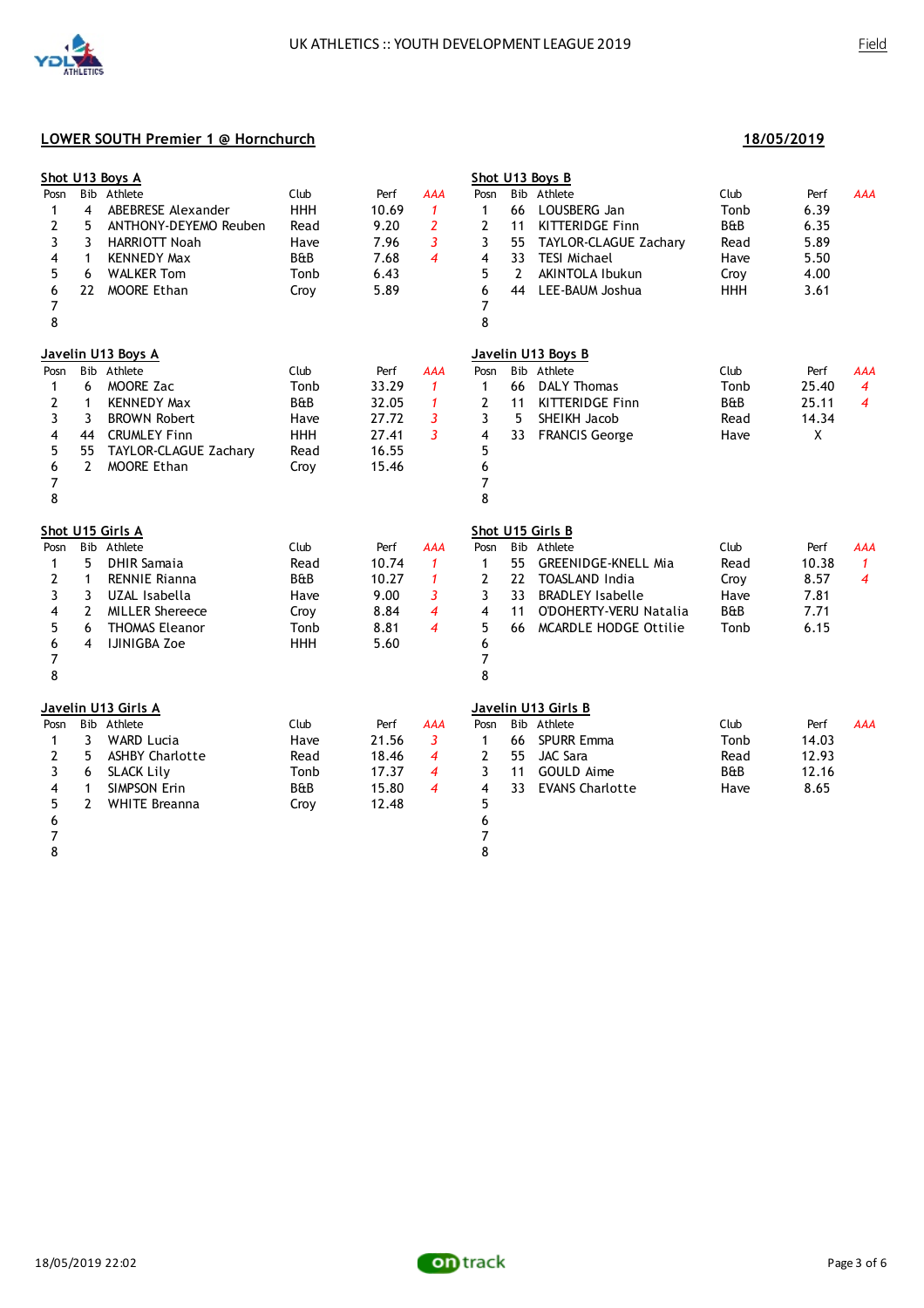

|      |                | Long Jump U13 Boys A      |                |            |                          |                |                | Long Jump U13 Boys B     |                |      |                |
|------|----------------|---------------------------|----------------|------------|--------------------------|----------------|----------------|--------------------------|----------------|------|----------------|
| Posn |                | Bib Athlete               | Club           | Perf       | <b>AAA</b>               | Posn           |                | Bib Athlete              | Club           | Perf | <b>AAA</b>     |
| 1    | $\mathbf{1}$   | NWOGWUGWU Zuriel          | <b>B&amp;B</b> | 4.62       | 2                        | $\mathbf{1}$   | 11             | <b>BROOKS Jasper</b>     | <b>B&amp;B</b> | 4.47 | 3              |
| 2    | 5              | <b>RICKETTS Daniel</b>    | Read           | 4.50       | 3                        | $\overline{2}$ | 4              | <b>BROOKES James</b>     | <b>HHH</b>     | 4.28 | $\overline{4}$ |
| 3    | 66             | LOUSBERG Jan              | Tonb           | 4.42       | 3                        | 3              | 6              | DIXON Zac                | Tonb           | 3.95 |                |
| 4    | 44             | <b>CRUMLEY Finn</b>       | <b>HHH</b>     | 4.39       | $\overline{\mathcal{A}}$ | 4              | 55             | <b>NNEKE Kahlon</b>      | Read           | 3.58 |                |
| 5    | $\overline{2}$ | <b>ARAMIDE Emmanuel</b>   | Croy           | 4.26       | $\overline{\mathcal{A}}$ | 5              | 3              | <b>BIGGS Riley</b>       | Have           | 3.51 |                |
| 6    | 33             | <b>GRAY Joseph</b>        | Have           | 3.58       |                          | 6              |                |                          |                |      |                |
| 7    |                |                           |                |            |                          | 7              |                |                          |                |      |                |
| 8    |                |                           |                |            |                          | 8              |                |                          |                |      |                |
|      |                | Long Jump U15 Girls A     |                |            |                          |                |                | Long Jump U15 Girls B    |                |      |                |
| Posn |                | Bib Athlete               | Club           | Perf       | <b>AAA</b>               | Posn           |                | Bib Athlete              | Club           | Perf | <b>AAA</b>     |
| 1    | 3              | <b>HIGGINBOTTOM Freya</b> | Have           | 5.23       | $\mathbf{1}$             | 1              | 33             | OKORO Stephanie          | Have           | 5.02 | $\overline{2}$ |
| 2    | 6              | <b>BAKER Georgia</b>      | Tonb           | 4.89       | 3                        | 2              | 11             | <b>MPASSY Faith</b>      | <b>B&amp;B</b> | 4.42 |                |
| 3    | 1              | <b>KERR Sophie</b>        | B&B            | 4.82       | 3                        | 3              | 66             | CURCHER Annabella        | Tonb           | 4.36 |                |
| 4    | 44             | <b>DANZARIA Prudence</b>  | <b>HHH</b>     | 4.35       |                          | 4              | $\overline{4}$ | <b>MCGRATH Shania</b>    | <b>HHH</b>     | 4.35 |                |
| 5    | 5              | <b>HOGAN Zara</b>         | Read           | 4.20       |                          | 5              | $\overline{2}$ | <b>DUGGAN Jessica</b>    | Croy           | 4.11 |                |
| 6    | 22             | <b>MOORE Ursula</b>       | Croy           | 4.17       |                          | 6              | 55             | <b>HAYHURST Millie</b>   | Read           | 4.10 |                |
| 7    |                |                           |                |            |                          | 7              |                |                          |                |      |                |
| 8    |                |                           |                |            |                          | 8              |                |                          |                |      |                |
|      |                | Long Jump U13 Girls A     |                | <b>REC</b> | <b>REC</b>               |                |                | Long Jump U13 Girls B    |                |      |                |
| Posn |                | Bib Athlete               | Club           | Perf       | <b>AAA</b>               | Posn           |                | Bib Athlete              | Club           | Perf | <b>AAA</b>     |
| 1    | 5              | ADEJUWON Tomi             | Read           | 5.23       | $\mathbf{1}$             | $\mathbf{1}$   | 55             | <b>JONKERS Annie</b>     | Read           | 4.48 | $\overline{2}$ |
| 2    | 1              | <b>SNELL Daisy</b>        | <b>B&amp;B</b> | 4.40       | $\overline{2}$           | $\overline{2}$ | 66             | <b>BACHELOR Neve</b>     | Tonb           | 3.99 | $\overline{4}$ |
| 3    | 6              | <b>HARRISON Esme</b>      | Tonb           | 4.21       | 3                        | 3              | $\overline{2}$ | KENDECK Gracelyn ella    | Croy           | 3.58 |                |
| 4    | 3              | <b>TILLSON Ruby</b>       | Have           | 3.90       |                          | 4              | 44             | SAHAI Sophia             | <b>HHH</b>     | 3.47 |                |
| 5    | 4              | <b>EKWE Khelya</b>        | <b>HHH</b>     | 3.78       |                          | 5              | 11             | <b>SIMPSON Erin</b>      | <b>B&amp;B</b> | 3.22 |                |
| 6    | 22             | ATTA-FYNN Inessa-Renee    | Croy           | 3.68       |                          | 6              | 33             | <b>BUNN Tilly</b>        | Have           | 2.93 |                |
| 7    |                |                           |                |            |                          | 7              |                |                          |                |      |                |
| 8    |                |                           |                |            |                          | 8              |                |                          |                |      |                |
|      |                | Long Jump U15 Boys A      |                |            |                          |                |                | Long Jump U15 Boys B     |                |      |                |
| Posn | <b>B</b> ib    | Athlete                   | Club           | Perf       | AAA                      | Posn           |                | Bib Athlete              | Club           | Perf | <b>AAA</b>     |
| 1    | 4              | <b>CLARKE Dante</b>       | <b>HHH</b>     | 5.90       | $\mathbf{1}$             | 1              | 44             | <b>FRANCIS Dwayne</b>    | <b>HHH</b>     | 5.02 | $\overline{4}$ |
| 2    | $\mathbf{1}$   | <b>SUTTON Connor</b>      | <b>B&amp;B</b> | 5.89       | $\mathbf{1}$             | 2              | 3              | <b>ALEXANDRU Dominic</b> | Have           | 4.97 |                |
| 3    | $\overline{2}$ | KALU Joshua               | Croy           | 5.30       | 3                        | 3              | 11             | <b>STANISLAS Tye</b>     | <b>B&amp;B</b> | 4.75 |                |
| 4    | 33             | <b>MALCOLM Reece</b>      | Have           | 4.98       |                          | 4              | 22             | <b>THOMAS Henry</b>      | Croy           | 4.54 |                |
| 5    | 5              | <b>JONES Reuben</b>       | Read           | 4.75       |                          | 5              | 55             | <b>ANDERSON Tyron</b>    | Read           | 4.42 |                |
| 6    | 66             | <b>HOSIER Jonathan</b>    | Tonb           | 4.39       |                          | 6              | 6              | <b>HALL Angus</b>        | Tonb           | 4.26 |                |
| 7    |                |                           |                |            |                          | $\overline{7}$ |                |                          |                |      |                |
| 8    |                |                           |                |            |                          | 8              |                |                          |                |      |                |

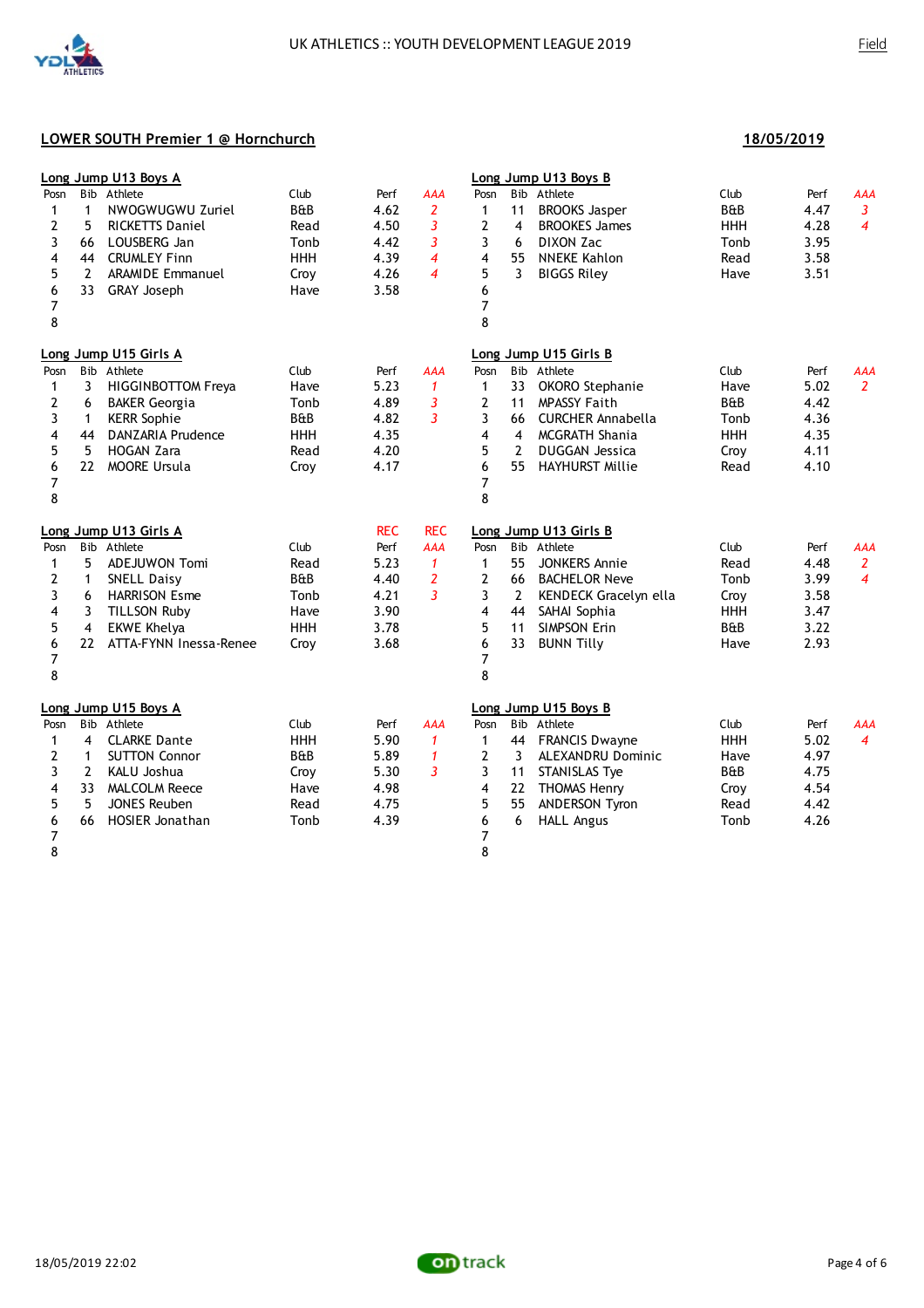|      |      | High Jump U15 Girls A |      |                  |     | High Jump U15 Girls B |     |                          |                |      |            |  |
|------|------|-----------------------|------|------------------|-----|-----------------------|-----|--------------------------|----------------|------|------------|--|
| Posn | Bib. | Athlete               | Club | Perf             | AAA | Posn                  | Bib | Athlete                  | Club           | Perf | <b>AAA</b> |  |
|      | 66   | LEAN Saskia           | Tonb | 1.58             |     |                       |     | BAKER Georgia            | Tonb           | 1.50 |            |  |
|      |      | HOWARD Sasha          | Crov | 1.55             |     |                       |     | DUNCOMBE Elena           | <b>B&amp;B</b> | 1.40 |            |  |
|      |      | WALSH Amelia          | Read | .50              |     |                       |     | MOORE Ursula             | Crov           | 1.40 |            |  |
|      |      | IJINIGBA Zoe          | ннн  | .50              |     |                       | 44  | <b>WILLIAMS Grace</b>    | <b>HHH</b>     | 1.35 |            |  |
|      |      | OTTOCHIAN Sarah       | B&B  | 1.45             |     |                       |     | <b>BARTLETT Isabelle</b> | Have           | 1.30 |            |  |
|      |      | SORRELL Olivia        | Have | $\overline{.40}$ |     |                       | 55  | HAYHURST Millie          | Read           | 1.20 |            |  |

|       |     | High Jump U13 Boys A    |            |       |     | High Jump U13 Boys B |      |                       |                |       |     |
|-------|-----|-------------------------|------------|-------|-----|----------------------|------|-----------------------|----------------|-------|-----|
| Posn  | Bib | Athlete                 | Jlub       | Perf  | AAA | Posn                 | Bib. | Athlete               | Club           | Perf  | AAA |
|       |     | <b>HOBBS Tom</b>        | Tonb       | 1.42  |     |                      | 55   | RICKETTS Daniel       | Read           | 1.25  |     |
|       | 4   | <b>BROOKES</b> James    | <b>HHH</b> | 1.40  |     | $7 =$                | 44   | <b>FOX Sebastian</b>  | ннн            | 20. ا |     |
|       |     | KITTERIDGE Finn         | B&B        | 1.35  |     | $7 =$                | 33   | HARRIOTT Noah         | Have           | 1.20  |     |
| $4=$  |     | ALEXANDRU Sebastian     | Have       | 1.30  |     |                      | 77   | <b>MOORE Ethan</b>    | Crov           | 1.15  |     |
| $4 =$ |     | NNEKE Kahlon            | Read       | 1.30  |     |                      |      | <b>BYFIELD Marley</b> | <b>B&amp;B</b> | 1.10  |     |
|       |     | <b>ARAMIDE Emmanuel</b> | Crov       | 30. ا |     |                      | 66   | SWARY Theo            | Tonb           |       |     |

|      | High Jump U13 Girls A |                      |      |       |     |       | High Jump U13 Girls B |                          |      |      |     |  |  |  |
|------|-----------------------|----------------------|------|-------|-----|-------|-----------------------|--------------------------|------|------|-----|--|--|--|
| Posn |                       | Bib Athlete          | Club | Perf  | AAA | Posn  |                       | Bib Athlete              | Club | Perf | AAA |  |  |  |
|      | 55.                   | HURST Moriah         | Read | 41. ا |     |       | 5.                    | <b>BIGMORE Charlotte</b> | Read | 1.25 |     |  |  |  |
|      |                       | <b>WHITTER Nina</b>  | B&B  | 1.38  |     | $2 =$ |                       | 22 KENDECK Gracelyn ella | Croy | 1.20 |     |  |  |  |
|      |                       | DAVIDS Tochi         | Crov | 1.30  |     | $2 =$ | 66                    | HALL Hettie              | Tonb | 1.20 |     |  |  |  |
|      |                       | POULSON Eliza        | Have | 1.30  |     | 4     |                       | <b>BARLOW Megan</b>      | B&B  | 1.15 |     |  |  |  |
|      |                       | <b>BACHELOR Neve</b> | Tonb | 1.25  |     |       | 33                    | EVANS Hannah             | Have | 1.05 |     |  |  |  |

|      | Pole Vault U15 Boys A |                     |      |      |     | Pole Vault U15 Boys B |    |                    |      |      |     |  |  |
|------|-----------------------|---------------------|------|------|-----|-----------------------|----|--------------------|------|------|-----|--|--|
| Posn |                       | Bib Athlete         | Club | Perf | AAA | Posn                  |    | Bib Athlete        | Club | Perf | AAA |  |  |
|      |                       | PLATT Benjamin      | B&B  | 3.20 |     |                       | 55 | BRADSHAW Fraser    | Read | 2.30 |     |  |  |
|      |                       | LUNT Robin          | Tonb | 2.70 |     |                       | 66 | <b>TUNE Robert</b> | Tonb | 2.30 |     |  |  |
|      | -5.                   | SPLAIN Toby         | Read | 2.50 |     |                       | 11 | WITCOMBE Oscar     | B&B  | 2.20 |     |  |  |
|      |                       | <b>PAGE Matthew</b> | Have | 2.00 |     |                       |    |                    |      |      |     |  |  |

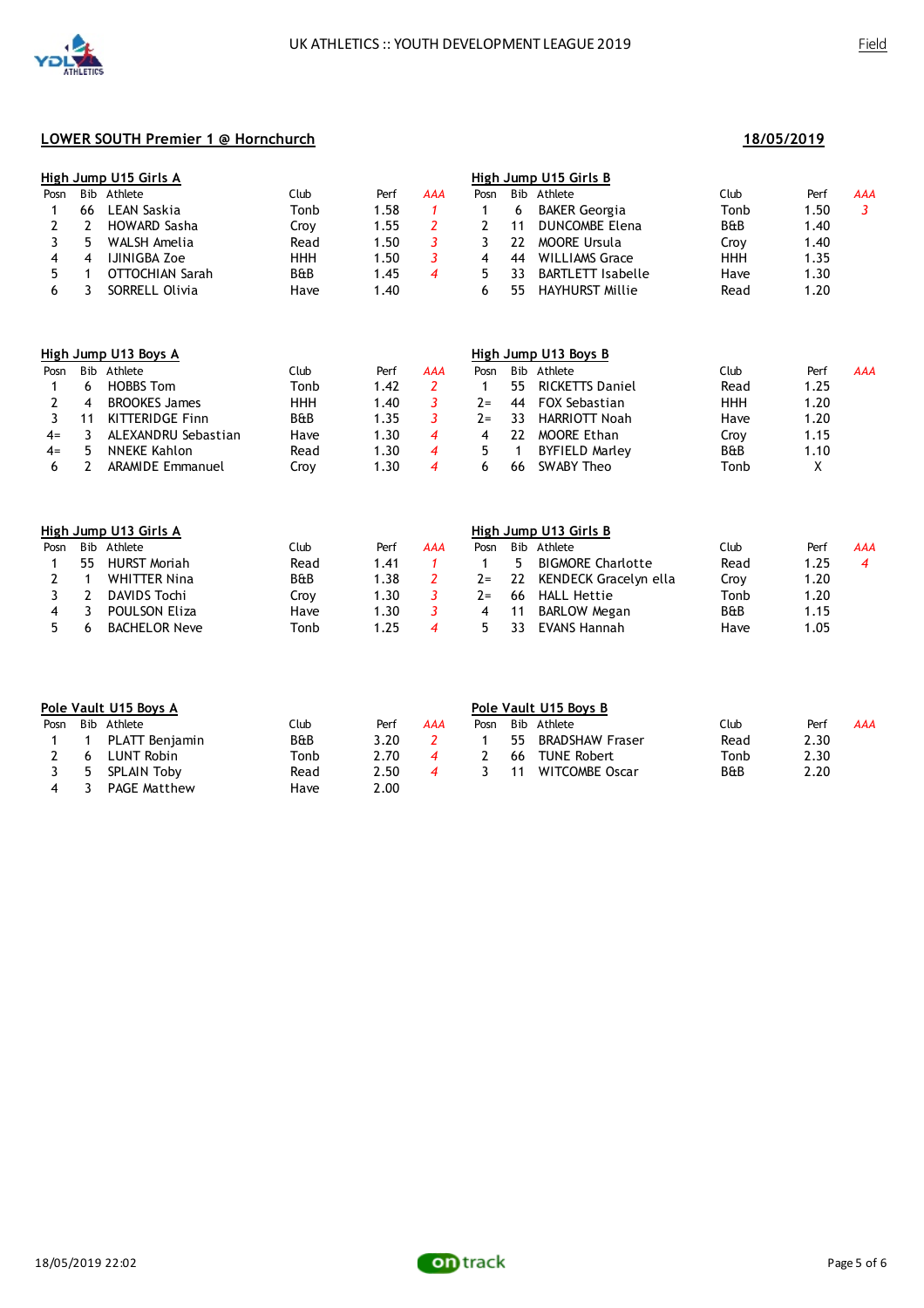

| Pole Vault U15 Girls A |                    |      |      |     | <b>Pole Vault U15 Girls B</b> |     |                 |      |       |     |  |
|------------------------|--------------------|------|------|-----|-------------------------------|-----|-----------------|------|-------|-----|--|
|                        | Posn Bib Athlete   | Club | Perf | AAA | Posn                          |     | Bib Athlete     | Club | Perf  | AAA |  |
| 5.                     | <b>HARRIS Ruby</b> | Read | 2.60 |     |                               | 55  | HUSKINSON Grace | Read | 2.40  |     |  |
| 6                      | LEAN Saskia        | Tonb | 2.00 |     |                               | -33 | LONG Freya      | Have | 90. ا |     |  |
| $\mathbf{R}$           | ENNIS Katie        | Have | .90  |     |                               | 66  | DALY Jessica    | Tonb | 70. ا |     |  |

|      |     | High Jump U15 Boys A |                |      |     | High Jump U15 Boys B |      |                      |                |      |     |  |
|------|-----|----------------------|----------------|------|-----|----------------------|------|----------------------|----------------|------|-----|--|
| Posn | Bib | Athlete              | Club           | Perf | AAA | Posn                 | Bib. | Athlete              | Club           | Perf | AAA |  |
|      |     | WHISKEY Ovie         | Crov           | 1.80 |     |                      | 66   | MCARDLE HODGE Felix  | Tonb           | 1.45 |     |  |
|      | 44  | CLARKE Dante         | ннн            | 1.65 |     |                      |      | <b>SMITH Matthew</b> | <b>B&amp;B</b> | 1.40 |     |  |
|      |     | ROBERTSON Oliver     | <b>B&amp;B</b> | 1.60 |     |                      | 4    | <b>GOODYEAR</b> Joel | <b>HHH</b>     | 1.40 |     |  |
| 4    |     | ALEXANDRU Dominic    | Have           | 1.55 |     |                      | 33   | <b>BARWICK Rocco</b> | Have           | 1.35 |     |  |
|      |     | JONES Reuben         | Read           | 1.55 | 4   |                      |      |                      |                |      |     |  |
|      |     | HALL Angus           | Tonb           | 1.45 |     |                      |      |                      |                |      |     |  |



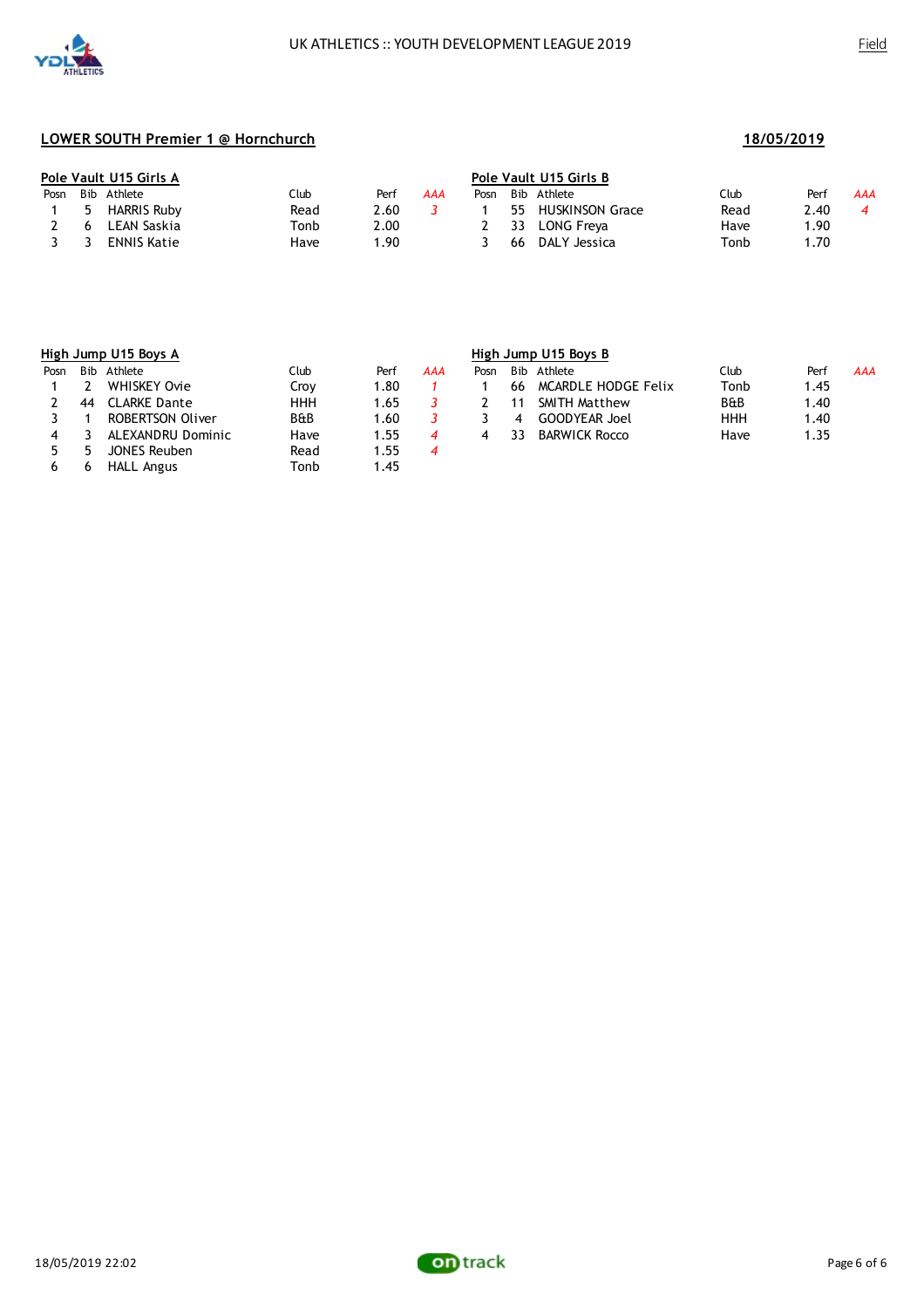



|                |               | 4 x 100m U13 Girls A |                                         |                      |                                    |               |       |
|----------------|---------------|----------------------|-----------------------------------------|----------------------|------------------------------------|---------------|-------|
|                | Posn No. Club |                      | Leg 1                                   | Leq <sub>2</sub>     | Leq <sub>3</sub>                   | Leg 4         | Perf  |
| $\overline{1}$ | 5.            | Read                 | FOX Izzy                                | JONKERS Annie        | <b>THOMPSON Lexie</b>              | ADEJUWON Tomi | 52.76 |
| 2              | 2             | Crov                 | KENDECK Gracelyn ella DAVIDS Tochi      |                      | ATTA-FYNN Inessa-Ren JOHNSON Kacey |               | 53.29 |
|                | -1            | <b>B&amp;B</b>       | SNELL Daisy                             | ANELE Adaeze         | MOREN-ROSADO Alexia WHITTER Nina   |               | 53.98 |
| 4              | 6             | Tonb                 | SAUNDERS Flora                          | <b>HARRISON Esme</b> | LACEY Elicia                       | DIXON Evie    | 56.08 |
| 5              |               | Have                 | <b>FAGBADEGUN Precious TILLSON Ruby</b> |                      | POULSON Eliza                      | OFORI Brianna | 56.82 |
| 6              | 4             | <b>HHH</b>           | <b>BROWN Lily-rose</b>                  | <b>GORDON Kelize</b> | DEMBY Ayta                         | EKWE Khelya   | 57.35 |
|                |               |                      |                                         |                      |                                    |               |       |

### **4 x 100m U13 Boys A**

| Posn           |   | No. Club   | Leg 1               | Leg 2                                   | Leq3                   | Leq <sub>4</sub>      | Perf  |
|----------------|---|------------|---------------------|-----------------------------------------|------------------------|-----------------------|-------|
| $\mathbf{1}$   | 5 | Read       | NNEKE Kahlon        | <b>CROFT Thomas</b>                     | <b>RICKETTS Daniel</b> | ANTHONY-DEYEMO Reu    | 53.04 |
| $\overline{2}$ | 4 | <b>HHH</b> | <b>CRUMLEY Finn</b> | <b>ANDERSON Luca</b>                    | <b>OPOKU Matthew</b>   | SRISKANDARAJAH Keera  | 53.37 |
| 3              |   | B&B        | NWOGWUGWU Zuriel    | DARE David                              | MOURTADA Rayhan        | <b>BYFIELD Marley</b> | 53.60 |
| 4              | 6 | Tonb       | DIXON Zac           | <b>DALY Thomas</b>                      | SWABY Theo             | LOUSBERG Jan          | 54.29 |
| 5.             |   | Have       | <b>GRAY Joseph</b>  | <b>HARRIOTT Noah</b>                    | <b>BARNACLE Thomas</b> | ALEXANDRU Sebastian   | 56.07 |
| 6              |   | Crov       | DEE Michael roy     | ATTA-FYNN Jayden fiifi ARAMIDE Emmanuel |                        | AKINTOLA Ibukun       | 56.13 |
|                |   |            |                     |                                         |                        |                       |       |

#### **4 x 100m U15 Girls A**

| Posn No. Club  |    |                | Leg 1                                                  | Leg 2             | Leq <sub>3</sub>                 | Leg 4              | Perf  |
|----------------|----|----------------|--------------------------------------------------------|-------------------|----------------------------------|--------------------|-------|
| $\overline{1}$ |    | <b>B&amp;B</b> | <b>KERR Sophie</b>                                     | AKINBILEJE Faith  | KERR Emily                       | KHAMBAI-ANNAN Tyra | 50.74 |
| 2              | -3 | Have           | <b>ROBINSON Paige</b>                                  | KING Paris        | <b>OKORO Stephanie</b>           | <b>COLE Rhys</b>   | 51.05 |
| 3              | 5. | Read           | HOLLYFIELD Akyra                                       | <b>HARRIS Fem</b> | HOGAN Zara                       | <b>SLATER Kaya</b> | 52.41 |
| 4              | 4  | <b>HHH</b>     | <b>MCGRATH Shania</b>                                  | MENSAH Makarius   | TAYLOR Maleeka                   | DANZARIA Prudence  | 54.61 |
| 5.             | 6  | Tonb           | LACEY Asha                                             | O'DWYER Abigail   | MCARDLE HODGE Ottil DALY Jessica |                    | 54.90 |
| 6              |    | Croy           | AMPONSAH Christabel BERKELEY-AGYEPONG (ADEWALE Ninsola |                   |                                  | <b>BONSU Lia</b>   | DQ.   |
|                |    |                |                                                        |                   |                                  |                    |       |

# **4 x 100m U15 Boys A**

| Posn |   | No. Club       | Leg <sub>1</sub>      | Leg 2                               | Leq <sub>3</sub>     | Leg 4                | Perf  |
|------|---|----------------|-----------------------|-------------------------------------|----------------------|----------------------|-------|
|      |   | Crov           | <b>PHILLIPS Ethon</b> | KALU Joshua                         | THOMAS Henry         | RICHARDS Jesajah     | 47.10 |
| 2    |   | <b>B&amp;B</b> | <b>BLAKE Kieran</b>   | ISLAM-MEDEAUX Adam ROBERTSON Oliver |                      | <b>SUTTON Connor</b> | 47.21 |
| 3    | 4 | <b>HHH</b>     | <b>CLARKE Dante</b>   | <b>FRANCIS Dwayne</b>               | <b>EBRIKU Mine</b>   | <b>BUTT Malachi</b>  | 48.40 |
| 4    |   | Have           | <b>MALCOLM Reece</b>  | BLANC Jacob                         | <b>BLACK Charlie</b> | <b>BOTHA Jack</b>    | 48.49 |
| 5    | 5 | Read           | ANDERSON Tyron        | CROFT Joseph                        | <b>JONES Reuben</b>  | <b>BALL Samuel</b>   | 49.24 |
| 6.   | h | Tonb           | LUNT Robin            | <b>COLLINS Aidan</b>                | HILLSDON Seb         | <b>HALL Angus</b>    | 52.71 |
|      |   |                |                       |                                     |                      |                      |       |